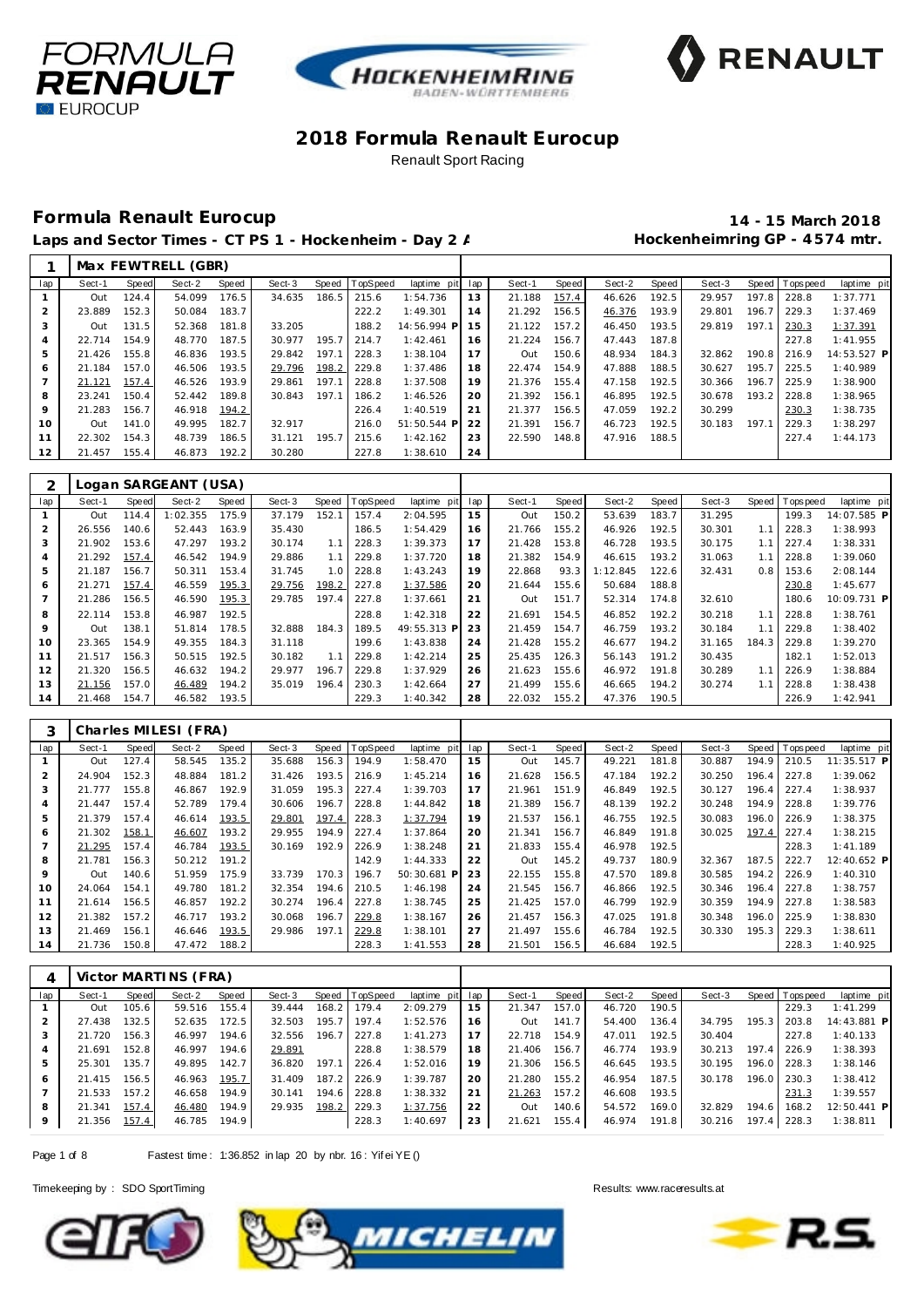





## **Formula Renault Eurocup 14 - 15 March 2018**

#### Laps and Sector Times - CT PS 1 - Hockenheim - Day 2 / **Hockenheimring GP** - 4574 mtr.

| 10 <sup>1</sup> | Out          |  |                                 |  | $138.5$ 52.972 170.3 35.787 174.8 186.2 47:59.715 P 24 21.322 155.8 46.761 194.2 30.101 |  |  |  | 228.3 | 1:38.184                       |
|-----------------|--------------|--|---------------------------------|--|-----------------------------------------------------------------------------------------|--|--|--|-------|--------------------------------|
| 11              | 24.088 153.8 |  |                                 |  | 48.905 177.0 32.041 196.4 217.7 1:45.034 25 22.122 155.4 47.048 192.9                   |  |  |  |       | 30.738  165.1  226.9  1:39.908 |
| 12 <sub>1</sub> |              |  |                                 |  | 23.015 147.5 47.424 191.5 30.340 197.8 227.4 1:40.779 26 22.422 154.9 46.833 192.9      |  |  |  |       | 30.259 197.8 227.8 1:39.514    |
| 13 <sup>1</sup> |              |  |                                 |  | 21.446 157.4 46.753 194.2 30.131 229.8 1:38.330 27 21.350 156.5 46.707 193.5            |  |  |  | 227.8 | 1:40.424                       |
| 14 I            | 21.332 157.2 |  | 46.593 194.9 31.025 197.1 230.3 |  | 1:38.950 28                                                                             |  |  |  |       |                                |

|                 |        |       | Clément NOVALAK (GBR) |       |        |       |          |                 |    |        |       |        |       |        |       |                |             |
|-----------------|--------|-------|-----------------------|-------|--------|-------|----------|-----------------|----|--------|-------|--------|-------|--------|-------|----------------|-------------|
| lap             | Sect-1 | Speed | Sect-2                | Speed | Sect-3 | Speed | TopSpeed | laptime pit lap |    | Sect-1 | Speed | Sect-2 | Speed | Sect-3 |       | Speed Topspeed | laptime pit |
|                 | Out    | 130.6 | 51.886                | 182.1 | 32.798 | 187.8 | 207.7    | 1:49.442        | 13 | 21.501 | 156.1 | 46.832 | 191.2 | 30.625 | 195.3 | 228.8          | 1:38.958    |
|                 | 22.976 | 153.4 | 48.355                | 189.8 | 31.124 | 193.5 | 225.5    | 1:42.455        | 14 | 21.575 | 155.6 | 46.902 | 193.2 | 30.286 | 193.9 | 226.9          | 1:38.763    |
|                 | 22.242 | 154.9 | 47.777                | 186.2 | 31.096 | 192.2 | 226.4    | 1:41.115        | 15 | 22.007 | 150.0 | 49.528 | 189.1 |        |       | 214.3          | 1:48.974    |
|                 | 21.996 | 155.8 | 47.238                | 191.5 | 30.610 | 195.7 | 227.4    | 1:39.844        | 16 | Out    | 141.2 | 56.336 | 168.0 | 33.346 | 190.8 | 187.5          | 47:47.973 P |
| 5               | 21.559 | 155.6 | 47.078                | 192.2 | 30.479 | 195.7 | 227.4    | 1:39.116        | 17 | 22.146 | 156.5 | 47.467 | 192.5 | 30.279 | 197.8 | 226.9          | 1:39.892    |
| 6               | 21.471 | 155.2 | 47.114                | 192.9 | 30.553 | 195.7 | 227.4    | 1:39.138        | 18 | 21.252 | 157.9 | 46.780 | 191.8 | 30.229 | 196.4 | 229.3          | 1:38.261    |
|                 | 22.096 | 156.3 | 50.873                | 160.7 | 34.597 | 195.7 | 229.3    | 1:47.566        | 19 | 21.255 | 154.5 | 46.948 | 193.9 | 30.014 | 195.7 | 229.3          | 1:38.217    |
| 8               | 21.730 | 155.6 | 47.150                | 192.5 |        |       | 226.4    | 1:43.863        | 20 | 21.207 | 157.4 | 46.652 | 192.5 | 29.911 | 196.0 | 229.3          | 1:37.770    |
| 9               | Out    | 124.1 | 58.311                | 173.9 | 32.075 | 192.5 | 138.6    | 40:20.437 P     | 21 | 21.164 | 155.6 | 46.608 | 191.8 | 29.923 | 197.4 | 227.4          | 1:37.695    |
| 10              | 22.333 | 155.6 | 47.490                | 191.5 | 30.730 | 195.3 | 226.9    | 1:40.553        | 22 | 21.318 | 154.9 | 46.941 | 192.2 | 30.243 | 195.3 | 228.8          | 1:38.502    |
| 11              | 21.532 | 156.5 | 47.124                | 192.2 | 30.223 | 196.4 | 228.3    | 1:38.879        | 23 | 22.506 | 146.1 | 51.357 | 185.2 |        |       | 213.9          | 1:49.518    |
| 12 <sup>1</sup> | 22.139 | 154.9 | 46.808                | 192.2 | 30.183 | 197.1 | 228.8    | 1:39.130        | 24 |        |       |        |       |        |       |                |             |

| 12             |        |       | Richard VERSCHOOR (NED) |       |        |       |          |             |     |        |       |        |       |        |       |                |             |
|----------------|--------|-------|-------------------------|-------|--------|-------|----------|-------------|-----|--------|-------|--------|-------|--------|-------|----------------|-------------|
| lap            | Sect-1 | Speed | Sect-2                  | Speed | Sect-3 | Speed | TopSpeed | laptime pit | lap | Sect-1 | Speed | Sect-2 | Speed | Sect-3 |       | Speed Topspeed | laptime pit |
|                | Out    | 128.0 | 55.931                  | 170.6 | 34.050 | 181.5 | 185.2    | 1:55.893    | 14  | 21.289 | 156.3 | 46.702 | 193.5 | 30.246 | 193.5 | 227.8          | 1:38.237    |
| 2              | 23.657 | 151.9 | 48.916                  | 188.5 | 31.379 | 194.9 | 215.1    | 1:43.952    | 15  | 21.352 | 155.8 | 46.852 | 192.2 | 30.157 | 195.3 | 227.4          | 1:38.361    |
| 3              | 21.860 | 157.0 | 47.272                  | 192.5 | 30.534 | 195.3 | 226.4    | 1:39.666    | 16  | 21.298 | 157.0 | 46.764 | 192.9 | 29.909 | 195.3 | 225.9          | 1:37.971    |
| 4              | 21.599 | 156.3 | 47.299                  | 192.2 | 30.263 |       | 227.4    | 1:39.161    | 17  | 27.060 | 150.0 | 47.472 | 192.2 | 30.110 | 195.7 | 226.9          | 1:44.642    |
| 5              | 21.585 | 157.2 | 47.199                  | 193.2 | 30.274 | 1.1   | 228.3    | 1:39.058    | 18  | 21.402 | 156.1 | 46.707 | 192.9 |        |       | 228.3          | 1:42.094    |
| 6              | 21.377 | 157.2 | 46.781                  | 192.5 | 30.209 | 196.0 | 228.3    | 1:38.367    | 19  | Out    | 122.6 | 51.901 | 185.6 | 31.188 |       | 201.9          | 47:06.336 P |
| $\overline{7}$ | 23.592 | 136.0 | 48.452                  | 192.2 | 30.613 | 196.7 | 224.5    | 1:42.657    | 20  | 21.609 | 155.2 | 47.018 | 192.9 | 30.014 | 196.0 | 227.4          | 1:38.641    |
| 8              | 21.467 | 155.2 | 53.711                  | 191.2 | 30.662 | 196.0 | 228.3    | 1:45.840    | 21  | 21.129 | 156.7 | 46.588 | 193.2 | 29.813 | 196.7 | 227.8          | 1:37.530    |
| 9              | 21.534 | 156.3 | 46.720                  | 193.2 | 30.142 |       | 227.4    | 1:38.396    | 22  | 21.062 | 156.3 | 46.463 | 192.5 | 29.712 | 197.8 | 229.3          | 1:37.237    |
| 10             | 21.335 | 157.4 | 46.816                  | 193.5 |        |       | 227.8    | 1:39.339    | 23  | 21.001 | 157.2 | 46.434 | 192.9 | 29.631 |       | 228.8          | 1:37.066    |
| 11             | Out    | 136.2 | 51.962                  | 186.2 | 31.685 | 192.9 | 199.6    | 39:26.999 P | 24  | 21.169 | 156.1 | 46.452 | 193.2 | 29.735 | 196.4 | 227.8          | 1:37.356    |
| 12             | 27.639 | 58.4  | 49.968                  | 190.8 | 30.614 |       | 218.2    | 1:48.221    | 25  | 21.143 | 156.3 | 47.822 | 176.8 | 31.155 |       | 228.3          | 1:40.120    |
| 13             | 21.424 | 156.1 | 46.874                  | 192.5 | 29.893 | 197.1 | 227.4    | 1:38.191    | 26  | 21.407 | 154.1 | 47.628 | 189.8 |        |       | 229.3          | 1:40.390    |

| 16              | Yifei YE (CHN) |       |        |       |        |       |                |             |     |        |       |        |       |        |       |            |             |
|-----------------|----------------|-------|--------|-------|--------|-------|----------------|-------------|-----|--------|-------|--------|-------|--------|-------|------------|-------------|
| lap             | Sect-1         | Speed | Sect-2 | Speed | Sect-3 |       | Speed TopSpeed | laptime pit | lap | Sect-1 | Speed | Sect-2 | Speed | Sect-3 | Speed | T ops peed | laptime pit |
|                 | Out            | 125.0 | 59.052 | 157.9 | 34.626 | 179.4 | 182.4          | 2:00.128    | 13  | 21.089 | 159.5 | 46.500 | 193.2 | 30.075 | 196.0 | 229.3      | 1:37.664    |
|                 | 23.909         | 155.6 | 50.344 | 180.9 | 31.733 | 196.4 | 221.8          | 1:45.986    | 14  | 21.208 | 158.6 | 46.557 | 194.2 | 29.965 | 197.8 | 229.3      | 1:37.730    |
| 3               | 22.032         | 156.3 | 47.050 | 191.5 | 30.803 | 196.0 | 226.9          | 1:39.885    | 15  | 21.358 | 157.7 | 46.629 | 193.9 | 30.210 | 196.4 | 230.8      | 1:38.197    |
| 4               | 21.628         | 158.4 | 46.803 | 192.2 | 30.445 | 195.7 | 229.3          | 1:38.876    | 16  | 21.309 | 157.7 | 46.599 | 193.5 |        |       | 229.3      | 1:39.595    |
| 5               | 21.570         | 157.7 | 46.794 | 191.8 | 30.373 | 196.7 | 228.8          | 1:38.737    | 17  | Out    | 130.9 | 53.591 | 158.6 | 36.309 | 192.5 | 216.0      | 46:03.473 P |
| 6               | 21.462         | 158.1 | 46.903 | 193.5 | 30.527 | 196.4 | 229.3          | 1:38.892    | 18  | 21.840 | 157.0 | 47.120 | 191.8 | 30.198 | 197.8 | 229.3      | 1:39.158    |
|                 | 21.485         | 158.1 | 46.713 | 192.5 | 30.363 | 196.4 | 230.3          | 1:38.561    | 19  | 21.089 | 158.6 | 46.323 | 194.9 | 29.666 | 198.5 | 229.8      | 1:37.078    |
| 8               | 21.504         | 157.4 | 46.577 | 194.2 | 30.297 | 196.4 | 228.8          | 1:38.378    | 20  | 20.972 | 159.8 | 46.235 | 193.9 | 29.645 | 198.2 | 230.8      | 1:36.852    |
| 9               | 21.586         | 157.7 | 46.661 | 194.6 |        |       | 228.8          | 1:41.289    | 21  | 20.945 | 158.1 | 46.097 | 194.2 | 29.852 | 197.8 | 231.3      | 1:36.894    |
| 10              | Out            | 134.3 | 51.045 | 187.2 | 31.151 | 193.2 | 206.5          | 41:50.366 P | 22  | 23.044 | 155.8 | 47.211 | 191.5 | 30.127 | 197.8 | 228.3      | 1:40.382    |
| 11              | 21.511         | 159.1 | 47.029 | 193.9 | 30.271 | 196.0 | 228.8          | 1:38.811    | 23  | 21.147 | 157.4 | 46.462 | 192.9 | 29.849 | 197.8 | 228.8      | 1:37.458    |
| 12 <sub>2</sub> | 21.467         | 158.4 | 46.625 | 192.9 | 30.085 | 197.1 | 229.8          | 1:38.177    | 24  | 21.407 | 157.2 | 46.673 | 190.8 |        |       | 230.8      | 1:47.038    |

| 21  |        |        | Neil VERHAGEN (USA) |        |        |                |                 |   |        |         |        |       |        |                 |             |
|-----|--------|--------|---------------------|--------|--------|----------------|-----------------|---|--------|---------|--------|-------|--------|-----------------|-------------|
| lap | Sect-1 | Speed  | Sect-2              | Speed  | Sect-3 | Speed TopSpeed | laptime pit lap |   | Sect-1 | Speed I | Sect-2 | Speed | Sect-3 | Speed Tops peed | laptime pit |
|     | Out    | 123.01 | 52.176              | 177.91 | 33.194 | 182.4 187.8    | 1:49.223        | 5 | 21.749 | 146.31  | 48.114 | 124.9 | 37.371 | 181.2 211.8     | 1:47.234    |
|     | 23.795 | 154.7  | 48.546              | 189.8  | 31.398 | 192.5 213.4    | 1:43.739        | 6 | 21.955 | 142.3   | 47.743 | 190.8 | 31.181 | 223.1           | 1:40.879    |
|     | 21.986 | 157.0  | 47.621              | 190.5  | 30.512 | 182.4 222.7    | 1:40.119        |   | 21.669 | 157.2   | 47.183 | 191.2 |        | 210.1           | 2: 44.131   |
|     | 21.785 | 155.4  | 47.422              | 191.2  | 30.460 | 223.6          | 1:39.667        | 8 |        |         |        |       |        |                 |             |

Page 2 of 8 Fastest time: 1:36.852 in lap 20 by nbr. 16: Yif ei YE ()





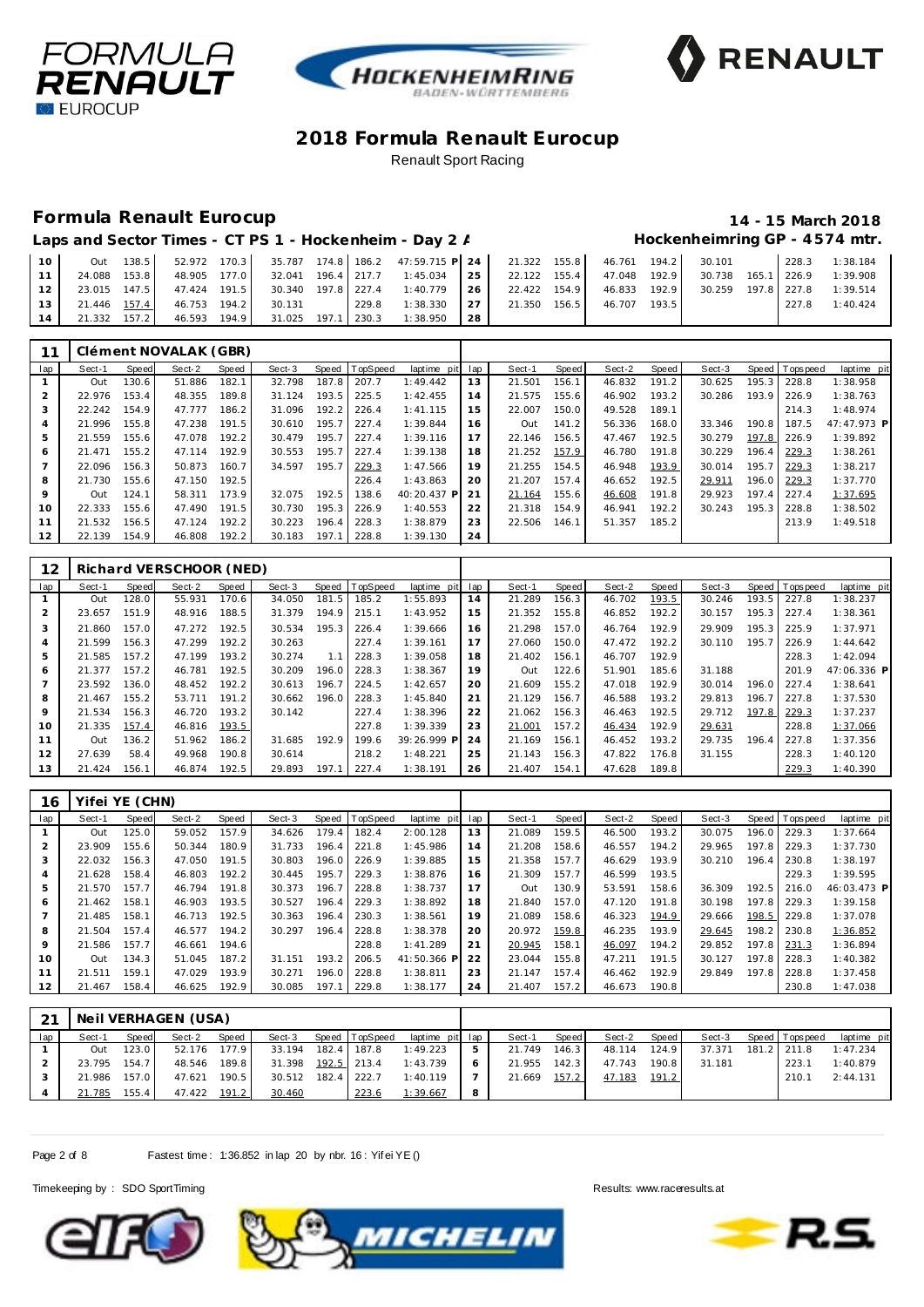





# **Formula Renault Eurocup 14 - 15 March 2018**

Laps and Sector Times - CT PS 1 - Hockenheim - Day 2 / **Marting Hockenheimring GP** - 4574 mtr.

| 22             |        |       | Alexander SMOLYAR (RUS) |       |        |       |             |             |     |        |       |        |       |        |       |                |                       |
|----------------|--------|-------|-------------------------|-------|--------|-------|-------------|-------------|-----|--------|-------|--------|-------|--------|-------|----------------|-----------------------|
| lap            | Sect-1 | Speed | Sect-2                  | Speed | Sect-3 | Speed | TopSpeed    | laptime pit | lap | Sect-1 | Speed | Sect-2 | Speed | Sect-3 |       | Speed Topspeed | laptime pit           |
|                | Out    | 141.0 | 55.957                  | 180.0 | 31.978 | 186.2 | 169.8       | 1:50.790    | 14  | 21.262 | 158.1 | 46.555 | 193.5 | 29.869 | 196.4 | 227.8          | 1:37.686              |
|                | 22.485 | 154.9 | 49.357                  | 188.8 | 30.733 | 194.6 | 199.6       | 1:42.575    | 15  | 24.077 | 135.7 | 57.987 | 180.6 | 31.140 | 197.1 | 145.4          | 1:53.204              |
|                | 21.813 | 157.0 | 48.552                  | 188.8 | 30.438 | 193.2 | 225.5       | 1:40.803    | 16  | 21.642 | 157.9 | 46.764 | 193.5 | 29.936 |       | 198.9 226.4    | 1:38.342              |
| $\overline{4}$ | 25.217 | 151.9 | 48.760                  | 194.2 | 30.414 | 195.3 | 203.8       | 1:44.391    | 17  | 21.300 | 158.8 | 46.457 | 192.9 | 30.027 | 197.1 | 228.8          | 1:37.784              |
| 5              | 21.561 | 157.7 | 46.861                  | 192.9 | 30.435 | 194.6 | 226.4       | 1:38.857    | 18  | 21.080 | 159.3 | 46.503 | 193.2 |        |       | 227.8          | 1:42.299              |
| 6              | 21.436 | 157.4 | 47.061                  | 193.2 | 30.223 | 197.1 | 225.9       | 1:38.720    | 19  | Out    | 140.3 | 56.301 | 177.6 | 31.412 | 188.8 | 152.1          | $\mid$ : 05: 33.360 P |
|                | 21.653 | 157.9 | 46.836                  | 192.5 | 30.419 | 196.0 | 227.4       | 1:38.908    | 20  | 22.399 | 155.4 | 48.882 | 191.2 | 30.469 | 195.3 | 204.9          | 1:41.750              |
| 8              | 21.351 | 157.7 | 46.919                  | 192.9 | 30.120 | 197.4 | 226.9       | 1:38.390    | 21  | 21.583 | 155.8 | 46.813 | 191.8 | 30.196 |       | 197.4 226.9    | 1:38.592              |
| 9              | 21.303 | 156.5 | 46.891                  | 192.9 | 30.226 | 194.2 | 227.8       | 1:38.420    | 22  | 21.225 | 157.4 | 46.637 | 192.9 | 42.263 |       | $116.9$ 227.8  | 1:50.125              |
| 10             | 21.367 |       | 46.879                  | 192.5 |        |       | 226.9       | 1:40.249    | 23  | 30.383 | 137.4 | 56.910 | 119.5 | 34.822 |       | 174.8          | 2:02.115              |
| 11             | Out    | 125.0 | 58.916                  | 162.9 | 32.936 | 181.8 | 160.2       | 20:42.017 P | 24  | 21.481 | 156.1 | 50.015 | 191.5 | 31.152 | 190.8 | 229.3          | 1:42.648              |
| 12             | 22.404 | 157.0 | 48.274                  | 190.1 | 30.322 | 197.4 | 200.4       | 1:41.000    | 25  | 24.897 | 121.3 | 51.167 | 192.5 |        |       | 206.9          | 1:48.877              |
| 13             | 21.518 | 154.1 | 47.008                  | 192.5 | 29.912 |       | 197.8 227.4 | 1:38.438    | 26  |        |       |        |       |        |       |                |                       |

| 23  |        |       | [homas NEUBAUER (FRA) |       |        |       |                  |             |     |        |              |        |       |        |       |                |             |
|-----|--------|-------|-----------------------|-------|--------|-------|------------------|-------------|-----|--------|--------------|--------|-------|--------|-------|----------------|-------------|
| lap | Sect-1 | Speed | Sect-2                | Speed | Sect-3 |       | Speed   TopSpeed | laptime pit | lap | Sect-1 | <b>Speed</b> | Sect-2 | Speed | Sect-3 |       | Speed Topspeed | laptime pit |
|     | Out    | 118.0 | 53.938                | 172.0 | 35.200 | 181.8 | 207.7            | 1:54.517    | 18  | Out    | 150.2        | 49.201 | 184.9 | 34.592 | 191.8 | 219.5          | 31:56.317 P |
|     | 23.610 | 151.3 | 48.523                | 185.6 | 32.115 | 191.5 | 223.1            | 1:44.248    | 19  | 22.103 | 154.5        | 47.808 | 187.5 | 30.721 | 194.2 | 225.5          | 1:40.632    |
| 3   | 23.574 | 147.7 | 48.179                | 190.5 | 31.101 | 192.5 | 224.1            | 1:42.854    | 20  | 21.500 | 156.3        | 47.355 | 190.8 | 30.439 | 194.9 | 228.8          | 1:39.294    |
| 4   | 22.599 | 153.2 | 47.567                | 189.5 | 30.788 | 193.9 | 225.0            | 1:40.954    | 21  | 21.512 | 154.7        | 46.892 | 191.5 | 30.552 | 195.3 | 225.9          | 1:38.956    |
| 5   | 21.865 | 154.3 | 47.359                | 191.2 | 30.553 | 195.3 | 225.5            | 1:39.777    | 22  | 21.582 | 155.6        | 48.845 | 178.8 | 32.443 | 192.9 | 227.4          | 1:42.870    |
| 6   | 21.766 | 155.6 | 47.224                | 190.8 | 31.647 | 191.2 | 226.9            | 1:40.637    | 23  | 21.700 | 154.9        | 46.953 | 191.8 | 30.515 | 194.6 | 227.4          | 1:39.168    |
|     | 26.371 | 128.0 | 57.698                | 179.1 | 31.389 | 193.9 | 162.4            | 1:55.458    | 24  | 21.491 | 156.1        | 46.913 | 190.8 | 30.235 | 196.4 | 227.8          | 1:38.639    |
| 8   | 22.736 | 95.7  | 49.280                | 185.6 |        |       | 222.7            | 1:46.465    | 25  | 21.563 | 155.8        | 46.919 | 191.5 |        |       | 227.8          | 1:42.233    |
| 9   | Out    | 137.1 | 49.420                | 184.0 | 32.020 | 191.5 | 218.6            | 35:07.150 P | 26  | Out    | 126.2        | 50.764 | 183.4 | 32.768 | 184.9 | 217.3          | 11:22.810 P |
| 10  | 22.209 | 153.6 | 47.395                | 191.2 | 31.177 | 194.6 | 225.0            | 1:40.781    | 27  | 23.252 | 154.5        | 48.157 | 182.4 | 31.705 | 195.3 | 221.8          | 1:43.114    |
| 11  | 21.937 | 154.9 | 47.217                | 191.5 |        |       | 228.8            | 1:41.726    | 28  | 21.624 | 155.2        | 46.789 | 190.8 | 30.077 | 197.1 | 228.3          | 1:38.490    |
| 12  | Out    | 136.7 | 50.000                | 185.2 | 32.165 | 191.5 | 218.6            | 8:20.352 P  | 29  | 21.280 | 156.5        | 48.179 | 189.5 | 30.142 | 197.1 | 227.8          | 1:39.601    |
| 13  | 22.418 | 154.9 | 47.706                | 184.3 | 32.241 | 193.9 | 223.1            | 1:42.365    | 30  | 21.312 | 155.2        | 46.902 | 191.8 | 30.080 | 195.7 | 227.8          | 1:38.294    |
| 14  | 21.574 | 156.7 | 47.261                | 191.2 | 30.234 | 194.9 | 225.5            | 1:39.069    | 31  | 21.450 | 154.7        | 46.746 | 192.9 | 30.789 | 196.7 | 227.8          | 1:38.985    |
| 15  | 21.419 | 156.1 | 47.045                | 192.5 | 30.114 | 196.7 | 225.5            | 1:38.578    | 32  | 21.472 | 156.1        | 46.574 | 192.9 | 30.039 | 195.7 | 230.3          | 1:38.085    |
| 16  | 23.445 | 155.6 | 47.379                | 192.5 | 30.414 | 194.6 | 227.4            | 1:41.238    | 33  | 21.459 | 155.4        | 57.544 | 127.8 |        |       | 226.9          | 1:57.256    |
| 17  | 21.490 | 154.9 | 48.184                | 177.0 |        |       | 227.8            | 1:45.747    | 34  |        |              |        |       |        |       |                |             |

| 24             |        |       | Frank BIRD (GBR) |       |        |       |          |             |     |        |       |        |       |        |       |          |             |
|----------------|--------|-------|------------------|-------|--------|-------|----------|-------------|-----|--------|-------|--------|-------|--------|-------|----------|-------------|
| lap            | Sect-1 | Speed | Sect-2           | Speed | Sect-3 | Speed | TopSpeed | laptime pit | lap | Sect-1 | Speed | Sect-2 | Speed | Sect-3 | Speed | Topspeed | laptime pit |
|                | Out    | 135.2 | 53.421           | 180.3 | 33.513 | 181.5 | 184.0    | 1:51.808    | 14  | 23.221 | 158.4 | 48.639 | 190.5 | 31.509 |       | 228.3    | 1:43.369    |
| $\overline{2}$ | 23.664 | 155.4 | 49.716           | 186.2 | 31.627 | 192.2 | 208.9    | 1:45.007    | 15  | 21.459 | 155.8 | 46.904 | 192.9 | 29.998 | 196.7 | 225.9    | 1:38.361    |
| 3              | 22.208 | 156.1 | 47.382           | 190.5 | 30.761 | 193.5 | 224.1    | 1:40.351    | 16  | 21.383 | 156.7 | 46.665 | 192.9 | 30.175 | 195.7 | 228.3    | 1:38.223    |
| 4              | 21.977 | 156.1 | 47.270           | 192.5 | 30.750 | 192.5 | 225.0    | 1:39.997    | 17  | 21.557 | 156.7 | 46.623 | 191.8 |        |       | 228.8    | 1:46.271    |
| 5              | 21.677 | 155.4 | 47.145           | 192.5 | 30.475 | 194.9 | 226.4    | 1:39.297    | 18  | Out    | 137.9 | 51.669 | 182.4 | 32.222 | 182.7 | 192.9    | 51:38.040 P |
| 6              | 21.705 | 155.8 | 47.333           | 185.2 | 31.505 | 194.9 | 225.9    | 1:40.543    | 19  | 23.139 | 157.7 | 49.109 | 189.5 | 31.009 | 194.2 | 206.5    | 1:43.257    |
| 7              | 21.804 | 156.3 | 47.301           | 188.8 | 30.462 | 194.6 | 225.5    | 1:39.567    | 20  | 21.669 | 156.1 | 46.950 | 191.5 | 30.423 |       | 225.5    | 1:39.042    |
| 8              | 21.675 | 156.3 | 47.322           | 190.1 | 30.495 | 194.2 | 226.9    | 1:39.492    | 21  | 21.611 | 156.1 | 46.844 | 191.5 | 30.279 | 1.1   | 227.4    | 1:38.734    |
| 9              | 22.167 | 158.4 | 47.285           | 191.8 |        |       | 227.4    | 1:42.534    | 22  | 21.471 | 156.7 | 46.736 | 191.8 | 30.159 | 1.1   | 229.3    | 1:38.366    |
| 10             | Out    | 132.2 | 51.818           | 179.1 | 32.384 |       | 190.8    | 22:32.044 P | 23  | 21.597 | 156.7 | 46.796 | 191.2 | 30.156 | 1.1   | 227.8    | 1:38.549    |
| 11             | 22.969 | 158.1 | 48.859           | 189.1 | 30.712 | 194.6 | 208.9    | 1:42.540    | 24  | 21.359 | 156.5 | 46.787 | 192.2 | 30.458 | 1.1   | 227.8    | 1:38.604    |
| 12             | 21.542 | 157.0 | 46.903           | 192.5 | 30.097 |       | 228.3    | 1:38.542    | 25  | 21.440 | 156.5 | 46.865 | 192.9 | 30.234 | 196.0 | 228.8    | 1:38.539    |
| 13             | 21.468 | 155.2 | 46.753           | 193.2 | 30.196 | 186.2 | 228.3    | 1:38.417    | 26  | 22.049 | 157.9 | 47.741 | 191.8 |        |       | 229.3    | 1:43.102    |

| .31 |        |       | Christian LUNDGAARD (DEN) |       |        |             |                |                 |    |        |       |        |       |        |         |                   |             |
|-----|--------|-------|---------------------------|-------|--------|-------------|----------------|-----------------|----|--------|-------|--------|-------|--------|---------|-------------------|-------------|
| lap | Sect-1 | Speed | Sect-2                    | Speed | Sect-3 |             | Speed TopSpeed | laptime pit lap |    | Sect-1 | Speed | Sect-2 | Speed | Sect-3 |         | Speed   Tops peed | laptime pit |
|     | Out    | 116.6 | 52.188                    | 180.9 | 35.122 |             | 185.9 215.1    | 1:50.943        | 12 | 21.383 | 158.1 | 46.626 | 193.2 | 30.731 | 193.5   | 230.8             | 1:38.740    |
|     | 22.747 | 153.6 | 47.990                    | 192.2 | 31.330 | 194.6 224.1 |                | 1:42.067        | 13 | 22.371 | 154.5 | 48.562 | 188.8 | 31.301 | 195.7   | 228.8             | 1:42.234    |
|     | 21.862 | 158.4 | 47.188                    | 192.2 | 30.941 |             | 194.2 225.5    | 1:39.991        | 14 | 21.512 | 158.1 | 46.555 | 192.5 |        |         | 228.8             | 1:39.451    |
|     | 21.682 | 158.1 | 47.073                    | 193.5 | 30.290 |             | 195.3 226.4    | 1:39.045        | 15 | Out    | 146.3 | 49.618 | 182.1 | 33.307 |         | 189.8 216.4       | 42:33.463 P |
|     | 21.576 | 157.9 | 46.724                    | 193.2 | 30.246 |             | $196.4$ 226.4  | 1:38.546        | 16 | 22.225 | 158.6 | 47.435 | 189.8 | 30.334 | $197.4$ | 220.4             | 1:39.994    |
| 6   | 21.430 | 157.4 | 47.155 193.5              |       |        |             | 226.9          | 1:40.008        | 17 | 22.025 | 157.4 | 46.648 | 192.9 | 29.805 | 197.8   | 228.8             | 1:38.478    |

Page 3 of 8 Fastest time: 1:36.852 in lap 20 by nbr. 16: Yif ei YE ()



![](_page_2_Picture_15.jpeg)

![](_page_2_Picture_17.jpeg)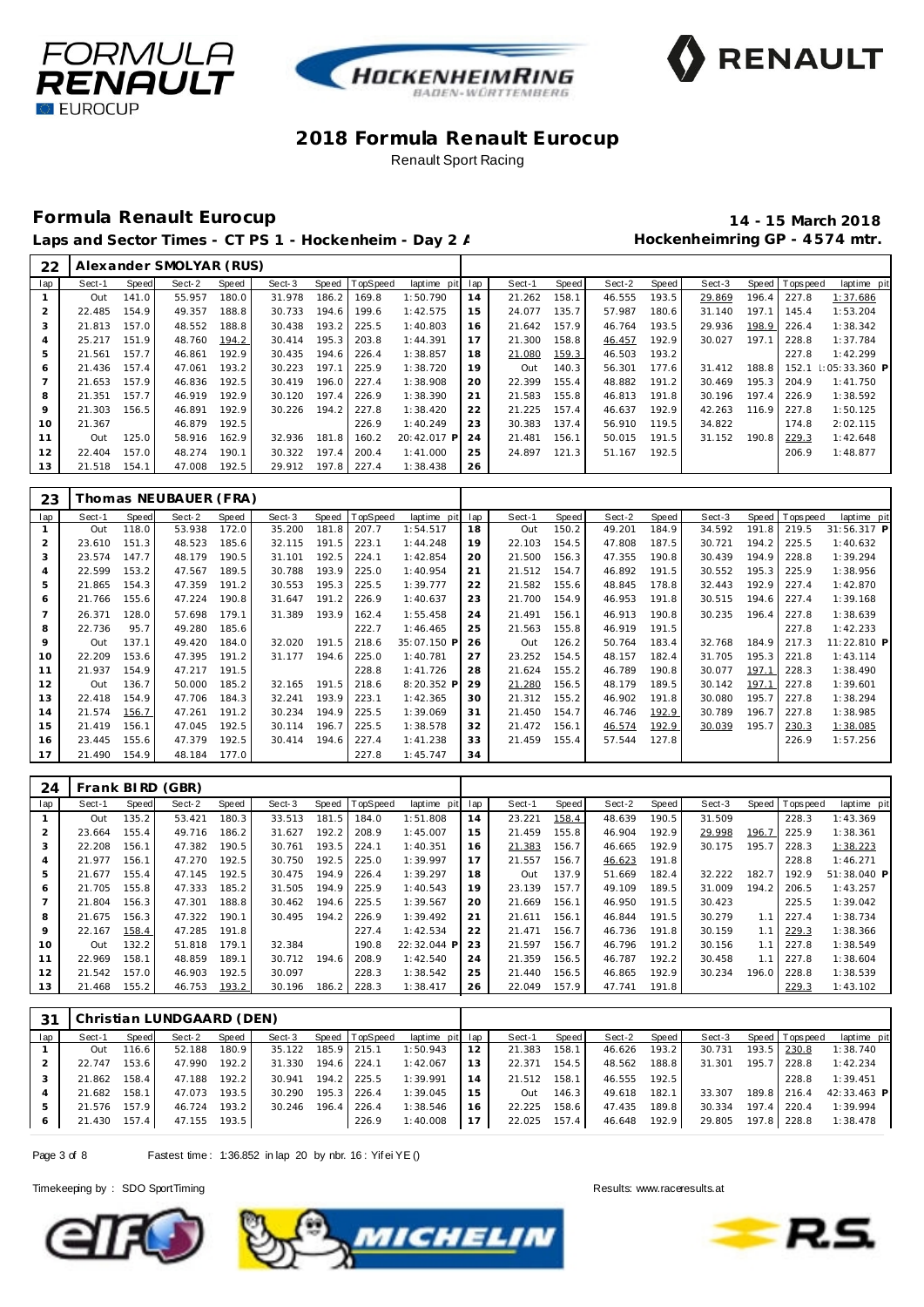![](_page_3_Picture_0.jpeg)

![](_page_3_Picture_1.jpeg)

![](_page_3_Picture_2.jpeg)

### **Formula Renault Eurocup 14 - 15 March 2018**

#### Laps and Sector Times - CT PS 1 - Hockenheim - Day 2 / **Hockenheimring GP** - 4574 mtr.

|        |  |  |  | Out 146.1 50.629 179.7 32.108 191.2 215.6 9:49.594 P 18 21.219 159.5 46.228 194.6 29.758 197.4 230.8 1:37.205    |  |  |  |       |          |
|--------|--|--|--|------------------------------------------------------------------------------------------------------------------|--|--|--|-------|----------|
|        |  |  |  | 22.599 152.8 49.593 188.2 30.556 196.4 210.5 1:42.748 19 21.145 158.4 46.640 194.6 29.655 197.4 230.3 1:37.440   |  |  |  |       |          |
|        |  |  |  | 9 21.463 156.5 47.258 191.8 30.084 196.7 227.8 1:38.805 20 21.117 159.1 46.308 193.9 29.661 198.2 227.8 1:37.086 |  |  |  |       |          |
| $10-1$ |  |  |  | 21.527 154.5 46.769 193.5 30.068 196.7 227.8 1:38.364 21 21.231 157.0 46.529 193.9                               |  |  |  | 226.9 | 1:38.800 |
|        |  |  |  | 11   21.366 157.2   46.570 194.2   30.155 197.1 228.8 1:38.091   22                                              |  |  |  |       |          |

| 32              |        |       | Alex PERONI (AUS) |       |        |       |                |             |     |        |       |        |       |        |       |                |             |
|-----------------|--------|-------|-------------------|-------|--------|-------|----------------|-------------|-----|--------|-------|--------|-------|--------|-------|----------------|-------------|
| lap             | Sect-1 | Speed | Sect-2            | Speed | Sect-3 |       | Speed TopSpeed | laptime pit | lap | Sect-1 | Speed | Sect-2 | Speed | Sect-3 |       | Speed Topspeed | laptime pit |
|                 | Out    | 139.7 | 53.099            | 180.3 | 33.347 |       | 189.5          | 1:49.779    | 13  | 21.481 | 157.4 | 46.561 | 193.9 | 30.119 | 195.7 | 227.4          | 1:38.161    |
| $\overline{2}$  | 22.758 | 156.7 | 48.722            | 186.5 | 31.209 | 194.9 | 216.9          | 1:42.689    | 14  | 21.377 | 158.1 | 46.645 | 193.2 | 30.171 | 196.4 | 229.3          | 1:38.193    |
| 3               | 21.879 | 157.7 | 47.247            | 192.2 | 30.557 | 195.7 | 225.9          | 1:39.683    | 15  | 21.498 | 158.8 | 46.448 | 193.5 | 30.179 | 196.0 | 230.3          | 1:38.125    |
| 4               | 21.495 | 157.4 | 47.759            | 190.5 | 30.519 | 195.7 | 226.4          | 1:39.773    | 16  | 21.683 | 156.7 | 46.722 | 192.9 |        |       | 229.8          | 1:41.696    |
| 5               | 21.633 | 157.0 | 47.143            | 193.2 | 30.613 | 196.7 | 227.8          | 1:39.389    | 17  | Out    | 135.3 | 52.419 | 170.3 | 33.019 | 188.2 | 203.0          | 39:22.143 P |
| 6               | 21.533 | 156.3 | 47.001            | 193.2 | 30.410 | 194.9 | 228.8          | 1:38.944    | 18  | 22.766 | 156.7 | 48.016 | 190.1 | 30.597 | 194.9 | 216.0          | 1:41.379    |
|                 | 21.592 | 158.8 | 46.925            | 192.9 | 30.420 | 194.9 | 228.3          | 1:38.937    | 19  | 21.384 | 158.4 | 46.584 | 193.9 | 30.030 | 196.4 | 229.3          | 1:37.998    |
| 8               | 21.584 | 158.8 | 46.905            | 192.9 |        |       | 228.8          | 1:42.007    | 20  | 21.228 | 158.8 | 46.567 | 193.2 | 30.150 | 196.7 | 230.3          | 1:37.945    |
| 9               | Out    | 135.5 | 51.187            | 177.3 | 33.741 | 184.6 | 203.4          | 11:08.752 P | 21  | 21.386 | 157.2 | 46.520 | 193.9 | 29.952 | 197.4 | 228.3          | 1:37.858    |
| 10 <sup>°</sup> | 22.757 | 156.5 | 49.234            | 187.5 | 30.691 | 196.0 | 210.9          | 1:42.682    | 22  | 21.255 | 157.4 | 46.538 | 193.5 | 29.951 | 195.3 | 229.3          | 1:37.744    |
| 11              | 21.605 | 157.7 | 47.017            | 193.9 | 30.327 | 196.4 | 228.3          | 1:38.949    | 23  | 21.203 | 157.9 | 46.323 | 193.9 | 30.067 | 196.4 | 230.8          | 1:37.593    |
| 12 <sup>°</sup> | 21.327 | 158.4 | 46.689            | 193.9 | 30.162 | 192.5 | 229.3          | 1:38.178    | 24  | 21.296 | 156.5 | 46.595 | 192.9 |        |       | 230.8          | 1:41.700    |

| 33             |        |       | Max DEFOURNY (BEL) |       |        |       |                |             |     |        |       |        |       |        |       |          |             |
|----------------|--------|-------|--------------------|-------|--------|-------|----------------|-------------|-----|--------|-------|--------|-------|--------|-------|----------|-------------|
| lap            | Sect-1 | Speed | Sect-2             | Speed | Sect-3 |       | Speed TopSpeed | laptime pit | lap | Sect-1 | Speed | Sect-2 | Speed | Sect-3 | Speed | Topspeed | laptime pit |
|                | Out    | 127.1 | 54.747             | 166.4 | 35.717 | 171.4 | 190.1          | 1:54.527    | 17  | 23.077 | 158.8 | 48.014 | 191.2 | 33.073 | 194.9 | 216.0    | 1:44.164    |
| $\overline{2}$ | 25.257 | 148.8 | 49.991             | 181.2 | 32.744 | 193.2 | 208.1          | 1:47.992    | 18  | 21.767 | 152.1 | 46.857 | 193.2 | 29.932 | 197.1 | 228.8    | 1:38.556    |
| 3              | 22.121 | 155.4 | 47.594             | 190.8 | 30.647 | 193.9 | 225.5          | 1:40.362    | 19  | 21.240 | 157.9 | 46.609 | 193.5 | 30.137 | 193.2 | 228.3    | 1:37.986    |
| 4              | 21.751 | 155.8 | 47.200             | 191.5 | 31.175 | 194.9 | 228.3          | 1:40.126    | 20  | 21.266 | 157.7 | 46.737 | 192.9 | 33.122 | 182.1 | 227.8    | 1:41.125    |
| 5              | 21.711 | 157.0 | 47.222             | 191.5 | 30.311 | 194.9 | 227.4          | 1:39.244    | 21  | 22.821 | 154.3 | 51.885 | 145.4 | 32.837 | 195.3 | 203.0    | 1:47.543    |
| 6              | 22.398 | 155.8 | 46.980             | 191.8 | 30.579 | 195.7 | 228.8          | 1:39.957    | 22  | 21.480 | 155.8 | 46.627 | 192.9 | 30.018 | 196.7 | 229.3    | 1:38.125    |
|                | 21.524 | 157.2 | 46.818             | 191.5 | 30.342 | 195.3 | 229.3          | 1:38.684    | 23  | 21.248 | 156.7 | 46.681 | 193.2 |        |       | 229.3    | 1:39.369    |
| 8              | 21.603 | 157.9 | 46.867             | 192.5 |        |       | 229.3          | 1:40.626    | 24  | Out    | 119.7 | 55.576 | 166.7 | 34.201 | 181.8 | 188.8    | 26:37.164 P |
| 9              | Out    | 113.2 | 54.845             | 168.8 | 36.848 | 178.5 | 187.2          | 54:59.246 P | 25  | 23.409 | 149.2 | 49.642 | 181.8 | 31.366 | 196.0 | 211.4    | 1:44.417    |
| 10             | 24.106 | 153.4 | 56.600             | 183.7 | 31.209 | 194.9 | 218.2          | 1:51.915    | 26  | 21.324 | 157.2 | 46.721 | 194.6 | 29.782 | 197.8 | 228.3    | 1:37.827    |
| 11             | 21.451 | 157.4 | 46.648             | 194.6 | 29.884 | 196.7 | 227.8          | 1:37.983    | 27  | 22.770 | 148.1 | 49.283 | 185.6 | 31.182 | 197.4 | 227.8    | 1:43.235    |
| 12             | 21.113 | 158.1 | 46.707             | 193.5 | 30.276 | 197.4 | 228.8          | 1:38.096    | 28  | 21.148 | 157.4 | 46.632 | 193.9 | 29.900 | 196.4 | 226.9    | 1:37.680    |
| 13             | 24.869 | 131.2 | 1:00.582           | 168.8 | 32.056 | 196.7 | 147.9          | 1:57.507    | 29  | 23.271 | 144.0 | 53.355 | 184.9 | 31.300 | 195.3 | 197.1    | 1:47.926    |
| 14             | 21.416 | 158.8 | 46.748             | 192.2 | 29.948 | 197.1 | 226.9          | 1:38.112    | 30  | 21.450 | 156.5 | 46.667 | 193.2 | 29.963 | 196.7 | 226.9    | 1:38.080    |
| 15             | 25.196 | 151.9 | 46.816             | 192.9 |        |       | 228.3          | 1:43.884    | 31  | 21.469 | 157.9 | 46.864 | 192.9 |        |       | 227.8    | 1:41.342    |
| 16             | Out    | 133.3 | 52.374             | 180.3 | 32.631 | 183.4 | 196.0          | 40:06.022 P | 32  |        |       |        |       |        |       |          |             |

| 41             |        |       | Oscar PIASTRI (AUS) |       |        |       |                |             |     |        |       |        |       |        |       |                  |             |
|----------------|--------|-------|---------------------|-------|--------|-------|----------------|-------------|-----|--------|-------|--------|-------|--------|-------|------------------|-------------|
| lap            | Sect-1 | Speed | Sect-2              | Speed | Sect-3 |       | Speed TopSpeed | laptime pit | lap | Sect-1 | Speed | Sect-2 | Speed | Sect-3 |       | Speed   Topspeed | laptime pit |
|                | Out    | 141.4 | 51.094              | 181.5 | 32.801 | 187.2 | 216.9          | 1:47.906    | 14  | 21.462 | 157.2 | 46.818 | 192.9 | 30.097 | 197.1 | 228.3            | 1:38.377    |
| 2              | 22.953 | 155.8 | 48.596              | 190.5 | 30.909 | 196.4 | 218.6          | 1:42.458    | 15  | 21.347 | 157.2 | 46.735 | 193.9 | 30.043 | 197.8 | 229.3            | 1:38.125    |
| 3              | 21.866 | 155.8 | 47.399              | 188.8 | 30.490 |       | 226.4          | 1:39.755    | 16  | 21.284 | 157.4 | 46.732 | 193.5 | 29.988 | 196.7 | 229.3            | 1:38.004    |
| 4              | 21.502 | 157.2 | 46.834              | 194.6 | 30.423 | 195.7 | 226.4          | 1:38.759    | 17  | 21.338 | 158.4 | 46.731 | 192.9 |        |       | 229.3            | 1:43.067    |
| 5              | 21.504 | 156.5 | 46.860              | 194.9 | 30.239 | 195.7 | 228.8          | 1:38.603    | 18  | Out    | 132.8 | 50.203 | 186.5 | 31.439 | 191.8 | 218.6            | 26:36.981 P |
| 6              | 21.415 | 152.8 | 46.961              | 194.9 | 30.327 | 196.4 | 228.3          | 1:38.703    | 19  | 22.049 | 155.6 | 47.394 | 194.2 | 29.954 | 197.1 | 225.5            | 1:39.397    |
| $\overline{7}$ | 21.477 | 157.9 | 47.356              | 191.2 | 30.559 | 195.7 | 228.3          | 1:39.392    | 20  | 21.423 | 152.8 | 47.235 | 192.5 | 29.858 | 198.5 | 223.6            | 1:38.516    |
| 8              | 21.567 | 158.4 | 47.114              | 194.6 |        |       | 227.8          | 1:40.446    | 21  | 21.138 | 159.1 | 46.550 | 192.5 | 29.776 | 197.1 | 229.3            | 1:37.464    |
| 9              | Out    | 106.7 | 51.233              | 183.4 | 32.206 | 190.5 | 216.9          | 56:39.835 P | 22  | 21.142 | 158.6 | 46.463 | 193.2 | 29.815 | 198.5 | 228.8            | 1:37.420    |
| 10             | 22.292 | 154.9 | 47.822              | 189.8 | 30.513 |       | 225.0          | 1:40.627    | 23  | 21.185 | 157.4 | 46.432 | 193.9 | 29.876 | 197.4 | 231.8            | 1:37.493    |
| 11             | 21.792 | 153.4 | 46.778              | 192.5 | 30.499 | 195.7 | 228.8          | 1:39.069    | 24  | 21.261 | 157.7 | 46.538 | 193.9 | 29.990 | 194.9 | 230.3            | 1:37.789    |
| 12             | 21.308 | 156.7 | 46.767              | 192.9 |        |       | 229.8          | 1:42.572    | 25  | 21.397 | 158.1 | 46.588 | 193.9 |        |       | 230.3            | 1:40.764    |
| 13             | Out    | 152.8 | 47.959              | 189.5 | 30.468 |       | 218.6          | 10:21.558 P | 26  |        |       |        |       |        |       |                  |             |

|     |              |       | 42 Alexander VARTANYAN (RUS) |  |  |                                                                                          |                                              |  |                                          |  |             |
|-----|--------------|-------|------------------------------|--|--|------------------------------------------------------------------------------------------|----------------------------------------------|--|------------------------------------------|--|-------------|
| lap | Sect-1       |       | Speed Sect-2 Speed           |  |  | Sect-3 Speed TopSpeed laptime pit lap                                                    | Sect-1                                       |  | Speed Sect-2 Speed Sect-3 Speed Topspeed |  | laptime pit |
|     | Out          | 133.0 | 51.861 156.3                 |  |  | 34.699 190.1 212.6 1:51.806 13                                                           | 21.444 157.0 47.005 192.5 30.184 196.7 227.8 |  |                                          |  | 1:38.633    |
|     | 22.858 154.7 |       |                              |  |  | 49.036 184.9 31.101 193.5 220.0 1:42.995 14 21.581 158.6 46.614 193.5 30.198 195.7 228.3 |                                              |  |                                          |  | 1:38.393    |

Page 4 of 8 Fastest time: 1:36.852 in lap 20 by nbr. 16: Yif ei YE ()

![](_page_3_Picture_14.jpeg)

![](_page_3_Picture_15.jpeg)

![](_page_3_Picture_17.jpeg)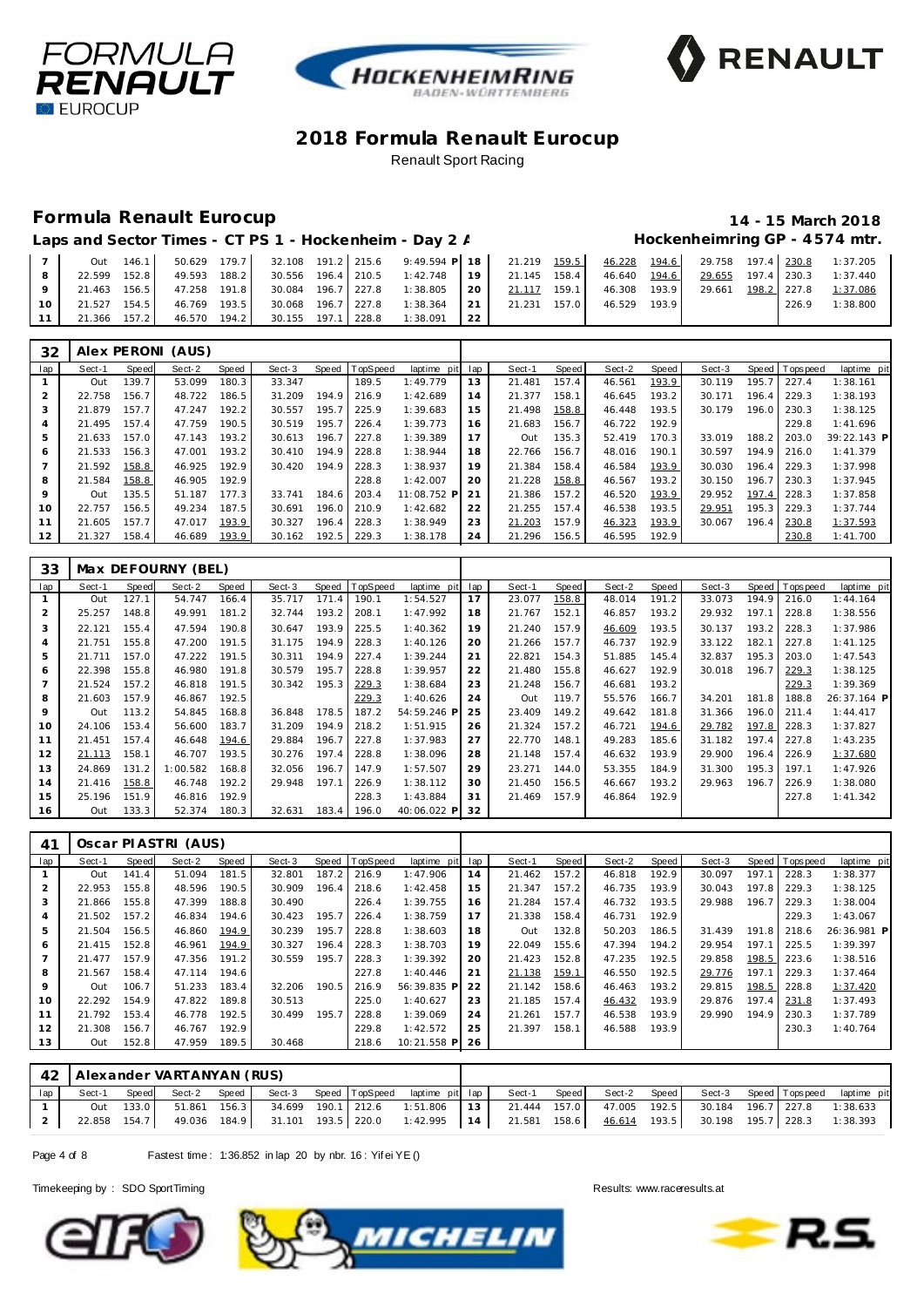![](_page_4_Picture_0.jpeg)

![](_page_4_Picture_1.jpeg)

![](_page_4_Picture_2.jpeg)

### **Formula Renault Eurocup 14 - 15 March 2018**

# Laps and Sector Times - CT PS 1 - Hockenheim - Day 2 / **Hockenheimring GP** - 4574 mtr.

|    | 21.745 157.9 |       | 48.707 | 186.2 | 30.483 | 196.4 | 225.9 | 1:40.935    | 15  | 21.329 | 157.9 | 46.710   | 191.8 L |        |       | 228.8           | 9:55.096      |
|----|--------------|-------|--------|-------|--------|-------|-------|-------------|-----|--------|-------|----------|---------|--------|-------|-----------------|---------------|
| 4  | 21.434       | 158.1 | 46.938 | 193.2 | 30.326 | 194.9 | 227.4 | 1:38.698    | 16  | Out    | 136.5 | 50.677   | 180.0   | 32.555 | 187.2 | 217.3           | $41:55.673$ P |
| .b | 21.417       | 157.4 | 46.808 | 193.9 | 30.397 | 196.4 | 228.3 | 1:38.622    |     | 22.157 | 156.3 | 47.787   | 190.1   | 30.646 |       | 196.0 218.6     | 1:40.590      |
| 6  | 23.007       | 126.5 | 53.598 | 166.4 | 32.007 | 194.6 | 199.3 | 1:48.612    | 18  | 21.130 | 158.8 | 46.668   | 192.5   | 29.877 |       | $197.8$   229.3 | 1:37.675      |
|    | 21.389       | 158.4 | 47.006 | 193.9 | 30.408 | 194.2 | 226.9 | 1:38.803    | 19  | 21.182 | 156.3 | 46.638   | 193.2   | 29.825 | 196.7 | 229.3           | 1:37.645      |
| 8  | 21.399       | 156.1 | 46.647 | 193.5 | 30.041 | 197.1 | 229.8 | 1:38.087    | 20  | 21.229 | 158.4 | 46.700   | 193.2   | 30.633 |       | 195.3 228.8     | 1:38.562      |
| 9  | 21.201       | 157.9 | 47.085 | 193.2 | 30.160 | 196.0 | 227.8 | 1:38.446    | 21  | 21.263 | 157.7 | 46.868   | 193.2   | 29.940 | 195.3 | 227.4           | 1:38.071      |
| 10 | 21.419       | 157.0 | 47.276 | 189.1 |        |       | 228.8 | 1:40.715    | 22  | 25.120 | 102.7 | 1:00.259 | 172.2   | 32.227 |       | 194.9   151.0   | 1:57.606      |
|    | Out          | 145.2 | 49.668 | 183.4 | 31.638 | 192.5 | 215.6 | 45:12.739 P | -23 | 21.487 | 158.6 | 49.418   | 172.8   |        |       | 227.4           | 1:47.833      |
| 12 | 22.132       | 156.1 | 48.188 | 189.5 | 30.598 | 193.9 | 220.0 | 1:40.918    | 24  |        |       |          |         |        |       |                 |               |
|    |              |       |        |       |        |       |       |             |     |        |       |          |         |        |       |                 |               |

| 43  |        |       | Sami TAOUFIK (MAR) |       |        |       |          |             |     |        |         |        |       |        |       |                |             |
|-----|--------|-------|--------------------|-------|--------|-------|----------|-------------|-----|--------|---------|--------|-------|--------|-------|----------------|-------------|
| lap | Sect-1 | Speed | Sect-2             | Speed | Sect-3 | Speed | TopSpeed | laptime pit | lap | Sect-1 | Speed I | Sect-2 | Speed | Sect-3 |       | Speed Topspeed | laptime pit |
|     | Out    | 126.0 | 54.124             | 181.8 | 33.451 | 185.2 | 153.4    | 1:53.343    | 14  | 21.457 | 157.4   | 48.187 | 189.1 | 30.578 | 195.7 | 228.3          | 1:40.222    |
|     | 23.073 | 154.5 | 53.012             | 180.3 | 31.962 | 192.9 | 172.2    | 1:48.047    | 15  | 21.710 | 157.2   | 46.789 | 191.8 | 30.342 | 196.4 | 230.3          | 1:38.841    |
| 3   | 22.483 | 156.3 | 47.622             | 189.8 | 31.311 | 194.9 | 224.5    | 1:41.416    | 16  | 21.469 | 156.7   | 46.868 | 191.8 |        |       | 229.3          | 1:49.139    |
| 4   | 22.035 | 157.2 | 47.292             | 190.8 | 30.937 | 194.6 | 225.5    | 1:40.264    | 17  | Out    | 121.2   | 49.966 | 186.2 | 32.106 | 172.0 | 212.6          | 36:31.391 P |
| 5   | 21.965 | 157.2 | 47.315             | 191.2 | 30.906 | 192.2 | 226.4    | 1:40.186    | 18  | 22.669 | 140.1   | 49.041 | 179.4 | 31.602 | 194.9 | 219.1          | 1:43.312    |
| 6   | 21.994 | 157.4 | 47.486             | 192.2 | 30.882 | 196.0 | 226.4    | 1:40.362    | 19  | 21.987 | 156.5   | 48.315 | 188.8 | 31.207 | 194.9 | 228.8          | 1:41.509    |
|     | 21.771 | 157.2 | 47.255             | 191.8 | 30.801 | 195.3 | 226.4    | 1:39.827    | 20  | 21.770 | 157.4   | 47.317 | 190.1 | 30.836 |       | 227.4          | 1:39.923    |
| 8   | 21.866 | 156.3 | 47.192             | 191.5 | 30.904 | 191.8 | 226.9    | 1:39.962    | 21  | 25.394 | 122.3   | 50.216 | 192.2 | 35.431 | 194.6 | 213.9          | 1:51.041    |
| 9   | 22.439 | 154.7 | 48.961             | 181.5 |        |       | 225.5    | 1:48.575    | 22  | 21.724 | 156.1   | 47.325 | 191.2 | 30.838 | 195.7 | 227.8          | 1:39.887    |
| 10  | Out    | 116.9 | 52.713             | 175.0 | 32.394 | 187.5 | 209.7    | 49:13.356 P | 23  | 21.867 | 157.7   | 58.463 | 162.7 | 31.287 | 194.9 | 226.9          | 1:51.617    |
| 11  | 22.643 | 154.7 | 49.041             | 188.5 | 31.216 | 195.3 | 183.7    | 1:42.900    | 24  | 21.722 | 157.4   | 47.432 | 191.2 | 30.685 | 194.6 | 228.3          | 1:39.839    |
| 12  | 21.898 | 157.0 | 47.497             | 189.5 | 30.601 | 196.4 | 227.8    | 1:39.996    | 25  | 22.555 | 145.2   | 49.083 | 187.8 |        |       | 225.5          | 1:49.371    |
| 13  | 21.768 | 157.4 | 47.038             | 192.5 | 30.438 | 196.7 | 228.8    | 1:39.244    | 26  |        |         |        |       |        |       |                |             |

| 51  |        |       | Axel MATUS (MEX) |       |        |       |                 |             |     |              |       |          |       |        |       |            |             |
|-----|--------|-------|------------------|-------|--------|-------|-----------------|-------------|-----|--------------|-------|----------|-------|--------|-------|------------|-------------|
| lap | Sect-1 | Speed | Sect-2           | Speed | Sect-3 | Speed | <b>TopSpeed</b> | laptime pit | lap | Sect-1       | Speed | Sect-2   | Speed | Sect-3 | Speed | T ops peed | laptime pit |
|     | Out    | 120.1 | 1:02.441         | 163.1 | 33.455 | 189.8 | 189.8           | 2:01.236    | 18  | 24.321       | 145.9 | 52.053   | 176.8 | 32.124 |       | 190.8      | 1:48.498    |
| 2   | 22.800 | 152.8 | 51.313           | 181.2 | 31.540 | 193.2 | 225.0           | 1:45.653    | 19  | 21.843       | 155.2 | 47.318   | 192.2 | 32.474 | 189.1 | 225.5      | 1:41.635    |
| 3   | 22.214 | 155.6 | 47.721           | 190.1 | 30.920 | 194.9 | 225.5           | 1:40.855    | 20  | 21.971       | 155.8 | 47.349   | 191.5 | 30.349 | 195.3 | 227.8      | 1:39.669    |
| 4   | 21.880 | 154.1 | 50.877           | 182.4 | 31.042 | 194.6 | 227.4           | 1:43.799    | 21  | 22.245       | 123.7 | 56.168   | 163.1 |        |       | 202.6      | 2:01.438    |
| 5   | 26.056 | 153.0 | 47.511           | 191.5 | 30.824 | 195.3 | 225.9           | 1:44.391    | 22  | Out          | 146.9 | 48.613   | 190.1 | 33.361 | 194.2 | 222.7      | 10:47.609 P |
| 6   | 22.151 | 154.5 | 47.354           | 192.9 |        |       | 226.4           | 1:44.985    | 23  | 21.930       | 155.4 | 49.962   | 171.2 | 31.509 | 192.9 | 227.8      | 1:43.401    |
|     | Out    | 145.0 | 49.112           | 186.2 | 34.858 | 193.9 | 220.9           | 13:00.231 P | 24  | 21.999       | 156.3 | 47.070   | 191.5 | 30.723 | 193.5 | 227.8      | 1:39.792    |
| 8   | 22.379 | 153.0 | 49.099           | 189.5 | 30.787 | 194.6 | 226.4           | 1:42.265    | 25  | 21.681       | 156.3 | 46.849   | 190.8 | 30.479 | 193.9 | 230.3      | 1:39.009    |
| 9   | 22.035 | 155.2 | 47.295           | 191.2 | 30.461 |       | 227.4           | 1:39.791    | 26  | 21.522       | 157.4 | 46.843   | 191.2 | 31.418 | 165.4 | 230.3      | 1:39.783    |
| 10  | 21.810 | 156.1 | 47.128           | 190.5 | 30.627 | 193.9 | 227.4           | 1:39.565    | 27  | 25.911       | 154.1 | 47.626   | 187.8 |        |       | 228.3      | 1:48.579    |
| 11  | 22.038 | 155.6 | 47.376           | 190.5 | 30.741 | 194.9 | 227.4           | 1:40.155    | 28  | Out          | 118.4 | 1:00.321 | 144.8 | 37.193 | 164.1 | 175.6      | 51:06.302 P |
| 12  | 21.819 | 156.1 | 47.243           | 190.5 | 47.558 | 191.8 | 228.8           | 1:56.620    | 29  | 24.608       | 147.5 | 50.114   | 176.8 | 32.120 | 193.2 | 220.0      | 1:46.842    |
| 13  | 22.426 | 155.8 | 55.521           | 185.9 | 31.587 | 194.6 | 135.7           | 1:49.534    | 30  | 24.486       | 134.3 | 52.713   | 186.2 | 31.169 | 194.2 | 193.2      | 1:48.368    |
| 14  | 22.058 | 154.5 | 47.591           | 190.1 | 30.805 | 195.3 | 227.8           | 1:40.454    | 31  | 21.675       | 155.8 | 47.174   | 193.2 | 30.403 | 194.6 | 225.5      | 1:39.252    |
| 15  | 21.848 | 156.3 | 47.032           | 192.5 | 30.666 | 193.2 | 226.9           | 1:39.546    | 32  | 21.815       | 156.3 | 50.337   | 181.5 | 31.971 |       | 226.4      | 1:44.123    |
| 16  | 22.074 | 155.2 | 47.577           | 187.8 |        |       | 226.9           | 1:42.930    | 33  | 21.691       | 156.7 | 47.125   | 190.8 | 30.399 | 195.3 | 227.8      | 1:39.215    |
| 17  | Out    | 122.2 | 1:00.472         | 151.5 | 36.321 | 184.9 | 150.8           | 17:13.360 P | 34  | 21.666 157.0 |       | 51.596   | 163.6 | 36.094 | 193.5 | 226.9      | 1:49.356    |

| 52              |        |       | Xavier LLOVERAS (ESP) |       |        |       |                |             |     |        |       |        |       |        |       |                   |              |
|-----------------|--------|-------|-----------------------|-------|--------|-------|----------------|-------------|-----|--------|-------|--------|-------|--------|-------|-------------------|--------------|
| lap             | Sect-1 | Speed | Sect-2                | Speed | Sect-3 |       | Speed TopSpeed | laptime pit | lap | Sect-1 | Speed | Sect-2 | Speed | Sect-3 | Speed | <b>T</b> ops peed | laptime pit  |
|                 | Out    | 123.0 | 53.991                | 176.5 | 34.391 | 181.8 | 197.1          | 1:52.754    | 19  | 21.618 | 158.1 | 46.815 | 190.1 | 30.503 | 193.9 | 227.4             | 1:38.936     |
|                 | 23.953 | 155.2 | 51.154                | 186.2 | 31.753 | 194.2 | 205.3          | 1:46.860    | 20  | 21.739 | 156.3 | 46.942 | 190.5 |        |       | 226.9             | 1:41.205     |
| 3               | 22.431 | 153.8 | 50.146                | 182.4 | 31.420 | 192.9 | 226.9          | 1:43.997    | 21  | Out    | 117.5 | 56.770 | 178.8 | 32.715 | 184.9 | 162.2             | 9:57.977 PI  |
| 4               | 22.157 | 156.1 | 47.846                | 188.8 | 31.339 | 194.2 | 227.8          | 1:41.342    | 22  | 23.457 | 154.9 | 47.957 | 187.2 |        |       | 222.7             | 1:56.254     |
| 5               | 22.087 | 155.4 | 47.328                | 188.2 |        |       | 227.8          | 1:42.020    | 23  | Out    | 141.4 | 50.938 | 189.1 | 30.644 | 193.9 | 195.7             | $9:03.469$ P |
| 6               | Out    | 144.4 | 55.086                | 178.2 | 32.622 | 185.2 | 199.3          | 7:23.788 P  | 24  | 21.695 | 157.7 | 46.933 | 192.2 | 30.207 | 196.7 | 225.5             | 1:38.835     |
|                 | 23.049 | 157.2 | 49.920                | 187.8 | 31.307 | 195.7 | 209.3          | 1:44.276    | 25  | 21.781 | 156.1 | 46.867 | 190.5 | 30.233 | 196.7 | 228.3             | 1:38.881     |
| 8               | 22.055 | 156.3 | 47.014                | 191.5 | 30.464 | 193.9 | 225.9          | 1:39.533    | 26  | 21.527 | 157.7 | 46.584 | 191.2 | 30.121 | 196.4 | 228.8             | 1:38.232     |
| 9               | 21.629 | 157.2 | 46.987                | 191.2 | 30.979 | 194.6 | 227.8          | 1:39.595    | 27  | 21.484 | 156.7 | 46.920 | 189.8 | 37.075 | 195.7 | 229.3             | 1:45.479     |
| 10 <sup>°</sup> | 24.482 | 152.8 | 47.308                | 191.2 | 30.556 | 196.0 | 225.5          | 1:42.346    | 28  | 21.646 | 157.4 | 46.743 | 190.5 | 30.523 | 195.7 | 229.8             | 1:38.912     |
|                 | 21.767 | 156.5 | 46.898                | 191.8 | 30.898 |       | 227.4          | 1:39.563    | 29  | 21.566 | 156.7 | 47.096 | 184.0 |        |       | 229.3             | 1:41.024     |

Page 5 of 8 Fastest time: 1:36.852 in lap 20 by nbr. 16: Yif ei YE ()

![](_page_4_Picture_13.jpeg)

![](_page_4_Picture_14.jpeg)

![](_page_4_Picture_16.jpeg)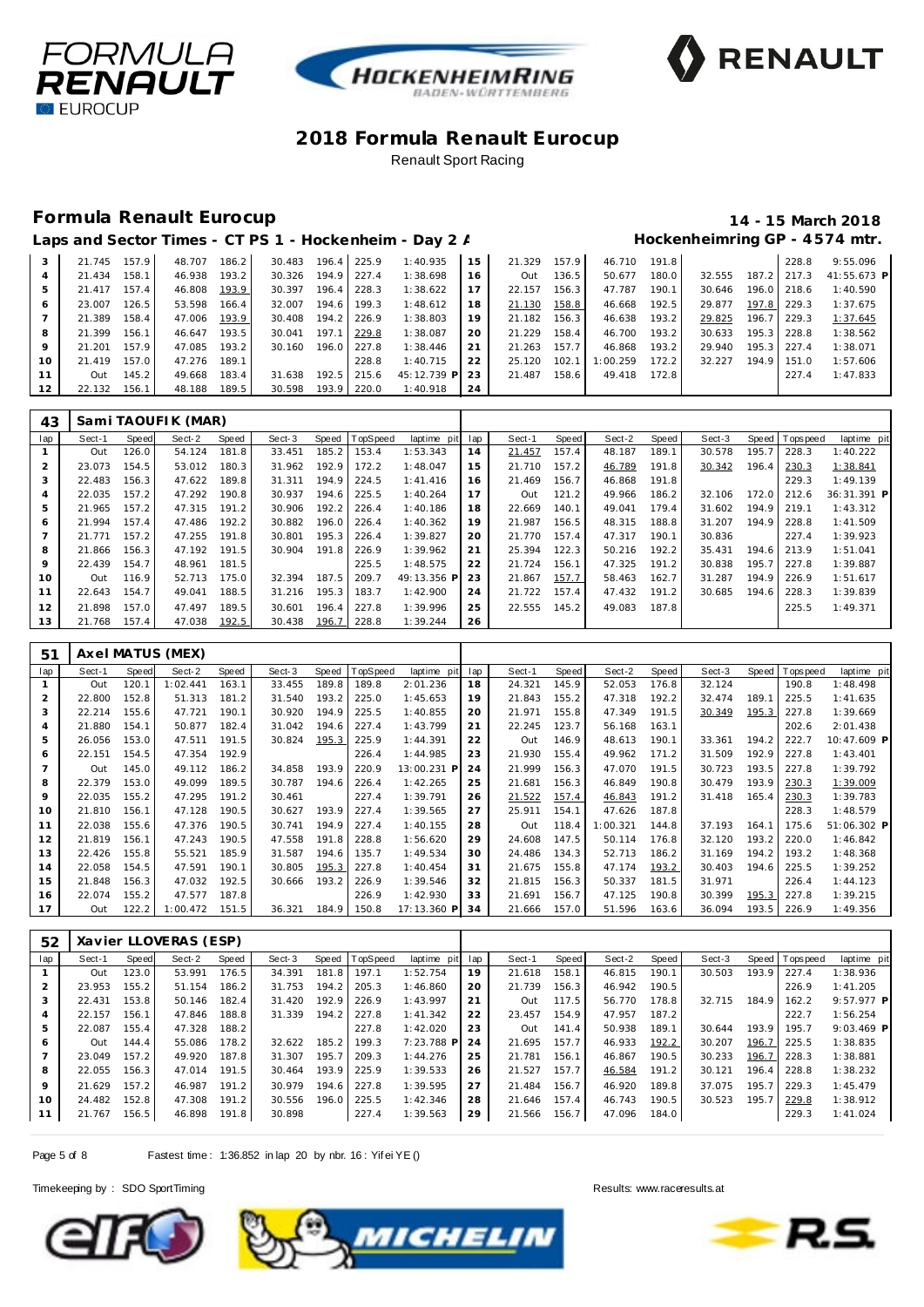![](_page_5_Picture_0.jpeg)

![](_page_5_Picture_1.jpeg)

![](_page_5_Picture_2.jpeg)

## **Formula Renault Eurocup 14 - 15 March 2018**

# Laps and Sector Times - CT PS 1 - Hockenheim - Day 2 / **Hockenheimring GP** - 4574 mtr.

| 112             |              |           |              |                    |  |                                                             |  |              |        |       | 21.642 157.0 46.852 191.2 30.739 1.1 226.9 1:39.233 30 0ut 131.1 55.768 167.4 33.319 180.3 177.3 48:59.879 P |
|-----------------|--------------|-----------|--------------|--------------------|--|-------------------------------------------------------------|--|--------------|--------|-------|--------------------------------------------------------------------------------------------------------------|
| 13              | 21.721 157.7 |           |              | 46.905 191.8       |  | $228.3$ 1:41.186 31 24.000 155.6                            |  | 51.212 185.9 |        |       | 30.799 196.0 184.9 1:46.011                                                                                  |
| 14              |              | Out 148.8 |              |                    |  | 52.007 170.1 32.856 190.5 204.5 16:23.413 P 32 21.349 158.4 |  | 46.662 191.5 |        |       | 30.013 196.7 228.8 1:38.024                                                                                  |
| 15              | 23.127 146.1 |           | 50.060 190.1 |                    |  | 30.474 195.3 184.9 1:43.661 33 21.304 157.9                 |  | 46.728 191.8 | 29.920 | 228.8 | 1:37.952                                                                                                     |
| 16 <sup>1</sup> | 21.846 156.7 |           | 47.165 189.1 |                    |  | 30.458 192.9 228.3 1:39.469 34 21.447 157.0                 |  | 53.379 178.2 |        |       | 36.379 190.1 204.5 1:51.205                                                                                  |
| $-17$           | 21.690 157.7 |           | 46.684 191.8 | 30.321 196.0 229.3 |  | 1:38.695 35 21.521 155.8                                    |  | 46.816 191.2 |        |       | 227.4 1:42.061                                                                                               |
| 18              |              |           |              |                    |  | 21.723 156.1 47.926 187.8 32.111 195.7 229.8 1:41.760 36    |  |              |        |       |                                                                                                              |

| 53             |        |       | Eliseo MARTINEZ (ESP) |       |        |       |          |              |     |        |       |          |       |        |       |           |             |
|----------------|--------|-------|-----------------------|-------|--------|-------|----------|--------------|-----|--------|-------|----------|-------|--------|-------|-----------|-------------|
| lap            | Sect-1 | Speed | Sect-2                | Speed | Sect-3 | Speed | TopSpeed | laptime pit  | lap | Sect-1 | Speed | Sect-2   | Speed | Sect-3 | Speed | Tops peed | laptime pit |
|                | Out    | 114.6 | 57.141                | 175.6 |        |       | 194.9    | 2:07.614     | 17  | 21.538 | 157.4 | 46.804   | 193.9 | 30.455 | 197.1 | 229.8     | 1:38.797    |
| 2              | Out    | 131.4 | 52.020                | 183.7 | 32.949 | 191.2 | 213.4    | $3:56.983$ P | 18  | 22.005 | 157.2 | 47.049   | 192.2 |        |       | 228.8     | 1:42.448    |
| 3              | 22.918 | 154.5 | 48.332                | 189.8 | 31.143 | 193.9 | 225.5    | 1:42.393     | 19  | Out    | 132.7 | 50.820   | 182.7 | 32.343 | 192.5 | 221.3     | 18:06.256 P |
| 4              | 22.385 | 151.9 | 47.281                | 192.9 | 39.259 | 189.8 | 227.8    | 1:48.925     | 20  | 22.624 | 155.8 | 50.190   | 176.2 |        |       | 220.9     | 1:52.571    |
| 5              | 22.884 | 153.0 | 50.818                | 140.8 | 31.835 | 195.3 | 227.4    | 1:45.537     | 21  | Out    | 151.9 | 48.689   | 186.5 | 31.635 | 193.5 | 224.1     | 11:09.347 P |
| 6              | 21.911 | 157.7 | 47.188                | 192.9 | 30.633 | 193.9 | 226.9    | 1:39.732     | 22  | 22.196 | 157.0 | 47.495   | 190.8 | 31.408 | 197.1 | 228.8     | 1:41.099    |
| $\overline{7}$ | 21.691 | 157.2 | 47.489                | 190.5 | 30.932 | 195.3 | 227.8    | 1:40.112     | 23  | 24.616 | 126.0 | 48.107   | 191.5 | 30.681 | 196.4 | 225.9     | 1:43.404    |
| 8              | 21.716 | 155.8 | 47.143                | 193.2 | 30.605 |       | 226.9    | 1:39.464     | 24  | 21.483 | 157.7 | 46.643   | 193.5 | 30.100 |       | 230.3     | 1:38.226    |
| 9              | 21.650 | 157.0 | 47.022                | 193.5 | 31.303 | 196.0 | 227.4    | 1:39.975     | 25  | 21.358 | 158.1 | 1:00.882 | 141.7 |        |       | 231.3     | 2:04.272    |
| 10             | 21.684 | 157.0 | 47.531                | 189.1 |        |       | 227.4    | 1:44.383     | 26  | Out    | 126.9 | 52.176   | 178.2 | 33.304 | 181.2 | 220.0     | 51:57.843 P |
| 11             | Out    | 138.8 | 49.641                | 186.2 | 32.007 | 194.6 | 224.5    | 14:44.335 P  | 27  | 22.742 | 154.5 | 50.007   | 152.8 | 33.795 | 194.2 | 227.4     | 1:46.544    |
| 12             | 21.998 | 156.3 | 47.333                | 191.8 | 31.483 | 193.2 | 226.9    | 1:40.814     | 28  | 21.821 | 156.1 | 47.263   | 192.5 | 30.405 | 196.0 | 229.8     | 1:39.489    |
| 13             | 21.712 | 156.3 | 47.142                | 191.8 | 30.637 | 196.0 | 227.4    | 1:39.491     | 29  | 21.460 | 158.1 | 46.654   | 193.9 | 30.206 | 193.9 | 229.3     | 1:38.320    |
| 14             | 21.557 | 157.0 | 47.092                | 192.5 | 30.440 |       | 226.4    | 1:39.089     | 30  | 21.465 | 156.7 | 46.617   | 193.5 | 30.144 | 197.1 | 227.8     | 1:38.226    |
| 15             | 21.597 | 157.2 | 46.945                | 194.9 | 30.291 | 196.4 | 226.4    | 1:38.833     | 31  | 21.386 | 157.4 | 46.532   | 194.2 | 30.120 | 196.4 | 229.8     | 1:38.038    |
| 16             | 21.568 | 157.2 | 46.847                | 193.5 | 30.272 | 196.4 | 228.8    | 1:38.687     | 32  | 21.559 | 156.5 | 46.490   | 193.2 | 30.486 | 190.1 | 230.3     | 1:38.535    |

| 54  |        |       | Christian MUNOZ (COL) |       |        |       |                |                  |    |        |       |        |       |        |       |                 |             |
|-----|--------|-------|-----------------------|-------|--------|-------|----------------|------------------|----|--------|-------|--------|-------|--------|-------|-----------------|-------------|
| lap | Sect-1 | Speed | Sect-2                | Speed | Sect-3 |       | Speed TopSpeed | laptime pit lap  |    | Sect-1 | Speed | Sect-2 | Speed | Sect-3 |       | Speed Tops peed | laptime pit |
|     | Out    | 137.6 | 54.114                | 173.9 | 33.704 | 180.6 | 178.2          | 1:51.618         | 12 | 22.217 | 155.4 | 47.731 | 190.5 | 30.733 | 193.2 | 224.5           | 1:40.681    |
|     | 24.533 | 151.3 | 49.410                | 187.2 | 31.874 |       | 189.8 213.9    | 1:45.817         | 13 | 21.923 | 154.9 | 47.626 | 190.8 | 30.870 | 194.9 | 225.9           | 1:40.419    |
| 3   | 22.853 | 153.4 | 49.845                | 180.9 | 31.400 | 192.5 | 224.1          | 1:44.098         | 14 | 21.848 | 155.4 | 47.638 | 189.8 | 30.724 | 193.2 | 225.5           | 1:40.210    |
| 4   | 22.396 | 155.6 | 48.473                | 185.6 | 31.074 |       | 194.2 225.5    | 1:41.943         | 15 | 21.967 | 154.3 | 47.490 | 189.8 | 30.682 | 195.3 | 226.9           | 1:40.139    |
| 5   | 21.932 | 156.3 | 47.471                | 190.1 | 31.294 |       | 183.7 225.9    | 1:40.697         | 16 | 21.854 | 155.8 | 47.483 | 191.2 | 30.650 |       | 227.4           | 1:39.987    |
| 6   | 22.252 | 155.6 | 47.614                | 190.5 | 30.931 |       | 192.2 225.5    | 1:40.797         | 17 | 22.452 | 151.5 | 48.262 | 188.8 |        |       | 224.1           | 1:43.436    |
|     | 21.936 | 155.2 | 48.310                | 182.1 | 30.844 |       | 194.2 226.9    | 1:41.090         | 18 | Out    | 134.0 | 53.463 | 179.1 | 33.309 | 184.6 | 184.0           | 21:47.425 P |
| 8   | 32.462 | 66.9  | 50.237                | 189.5 | 31.076 |       | 193.5 219.1    | 1:53.775         | 19 | 23.947 | 150.4 | 48.668 | 189.5 | 30.773 | 193.9 | 220.9           | 1:43.388    |
| 9   | 22.003 | 155.8 | 47.585 191.8          |       | 31.053 | 192.2 | 225.5          | 1:40.641         | 20 | 21.721 | 155.4 | 47.737 | 190.8 | 30.347 | 195.3 | 224.5           | 1:39.805    |
| 10  | 22.268 | 155.6 | 47.740                | 189.8 |        |       | 223.6          | 1:44.129         | 21 | 21.509 | 155.2 | 47.150 | 191.8 |        |       | 226.4           | 8:50.736    |
| 11  | Out    | 132.5 | 51.546                | 186.9 | 31.638 |       | 191.8 202.2    | $11:38.354$ P 22 |    |        |       |        |       |        |       |                 |             |

| 61             |        |       | Lorenzo COLOMBO (ITA) |       |        |       |          |                 |    |        |       |        |       |        |       |                |             |
|----------------|--------|-------|-----------------------|-------|--------|-------|----------|-----------------|----|--------|-------|--------|-------|--------|-------|----------------|-------------|
| lap            | Sect-1 | Speed | Sect-2                | Speed | Sect-3 | Speed | TopSpeed | laptime pit lap |    | Sect-1 | Speed | Sect-2 | Speed | Sect-3 |       | Speed Topspeed | laptime pit |
|                | Out    | 133.8 | 54.131                | 142.7 | 35.761 | 187.5 | 212.6    | 1:55.229        | 12 | 21.245 | 156.5 | 46.588 | 193.2 | 30.150 | 197.8 | 229.8          | 1:37.983    |
| 2              | 22.950 | 154.5 | 47.781                | 189.1 | 31.137 | 193.9 | 225.5    | 1:41.868        | 13 | 21.263 | 157.9 | 47.417 | 185.6 |        |       | 230.8          | 1:45.599    |
| 3              | 21.617 | 156.3 | 47.045                | 194.2 | 30.462 |       | 228.8    | 1:39.124        | 14 | Out    | 134.2 | 54.323 | 185.6 | 32.525 | 192.9 | 186.5          | 46:08.474 P |
| $\overline{4}$ | 21.663 | 157.9 | 46.925                | 190.1 | 30.659 | 180.0 | 228.8    | 1:39.247        | 15 | 22.174 | 157.2 | 47.616 | 184.9 | 30.415 |       | 225.9          | 1:40.205    |
| 5              | 21.745 | 156.7 | 46.768                | 194.2 | 30.181 | 197.1 | 226.9    | 1:38.694        | 16 | 21.147 | 157.2 | 46.835 | 193.5 | 29.809 | 1.1   | 227.4          | 1:37.791    |
| 6              | 21.264 | 157.7 | 47.600                | 189.1 | 30.387 |       | 228.3    | 1:39.251        | 17 | 21.156 | 158.4 | 46.604 | 194.6 | 29.948 | 1.1   | 228.3          | 1:37.708    |
| 7              | 22.812 | 155.8 | 47.265                | 193.2 |        |       | 229.8    | 1:45.095        | 18 | 21.123 | 157.9 | 46.434 | 194.6 | 29.897 |       | 229.3          | 1:37.454    |
| 8              | Out    | 148.8 | 52.462                | 190.1 | 31.317 | 194.2 | 166.7    | 20:39.891 P     | 19 | 21.169 | 157.0 | 46.431 | 193.9 | 29.811 | 196.7 | 229.8          | 1:37.411    |
| 9              | 21.850 | 155.6 | 46.995                | 193.5 | 30.323 |       | 227.8    | 1:39.168        | 20 | 21.225 | 153.2 | 52.027 | 178.8 | 36.675 |       | 228.8          | 1:49.927    |
| 10             | 21.527 | 155.6 | 46.675                | 193.9 | 30.137 | 197.1 | 230.8    | 1:38.339        | 21 | 21.181 | 157.2 | 46.554 | 193.9 |        |       | 227.8          | 1:43.594    |
| 11             | 21.333 | 157.7 | 46.729                | 194.2 | 30.298 |       | 232.3    | 1:38.360        | 22 |        |       |        |       |        |       |                |             |

|     |        |       | 62   Thomas MAXWELL (AUS) |  |  |                                                                                                             |  |  |  |       |                                                                                                                |
|-----|--------|-------|---------------------------|--|--|-------------------------------------------------------------------------------------------------------------|--|--|--|-------|----------------------------------------------------------------------------------------------------------------|
| Iap | Sect-1 | Speed | Sect-2 Speed              |  |  | Sect-3 Speed TopSpeed laptime pit lap Sect-1                                                                |  |  |  |       | Speed Sect-2 Speed Sect-3 Speed Topspeed laptime pit                                                           |
|     |        |       |                           |  |  | 0ut 137.4 52.181 180.0 33.823 186.2 209.7 1:50.323 13 21.654 157.9 46.608 192.5 30.684 194.9 231.3 1:38.946 |  |  |  |       |                                                                                                                |
|     |        |       |                           |  |  | 23.373 156.1 49.288 187.2 31.427 192.9 221.3 1:44.088 14 21.617 158.4 46.847 192.2                          |  |  |  | 231.3 | 1:43.992                                                                                                       |
|     |        |       |                           |  |  |                                                                                                             |  |  |  |       | 22.041 155.8 47.379 191.5 30.691 195.3 226.4 1:40.111 15 0ut 116.3 54.172 177.9 32.853 189.8 192.9 49:12.375 P |

Page 6 of 8 Fastest time: 1:36.852 in lap 20 by nbr. 16: Yif ei YE ()

![](_page_5_Picture_13.jpeg)

![](_page_5_Picture_14.jpeg)

![](_page_5_Picture_16.jpeg)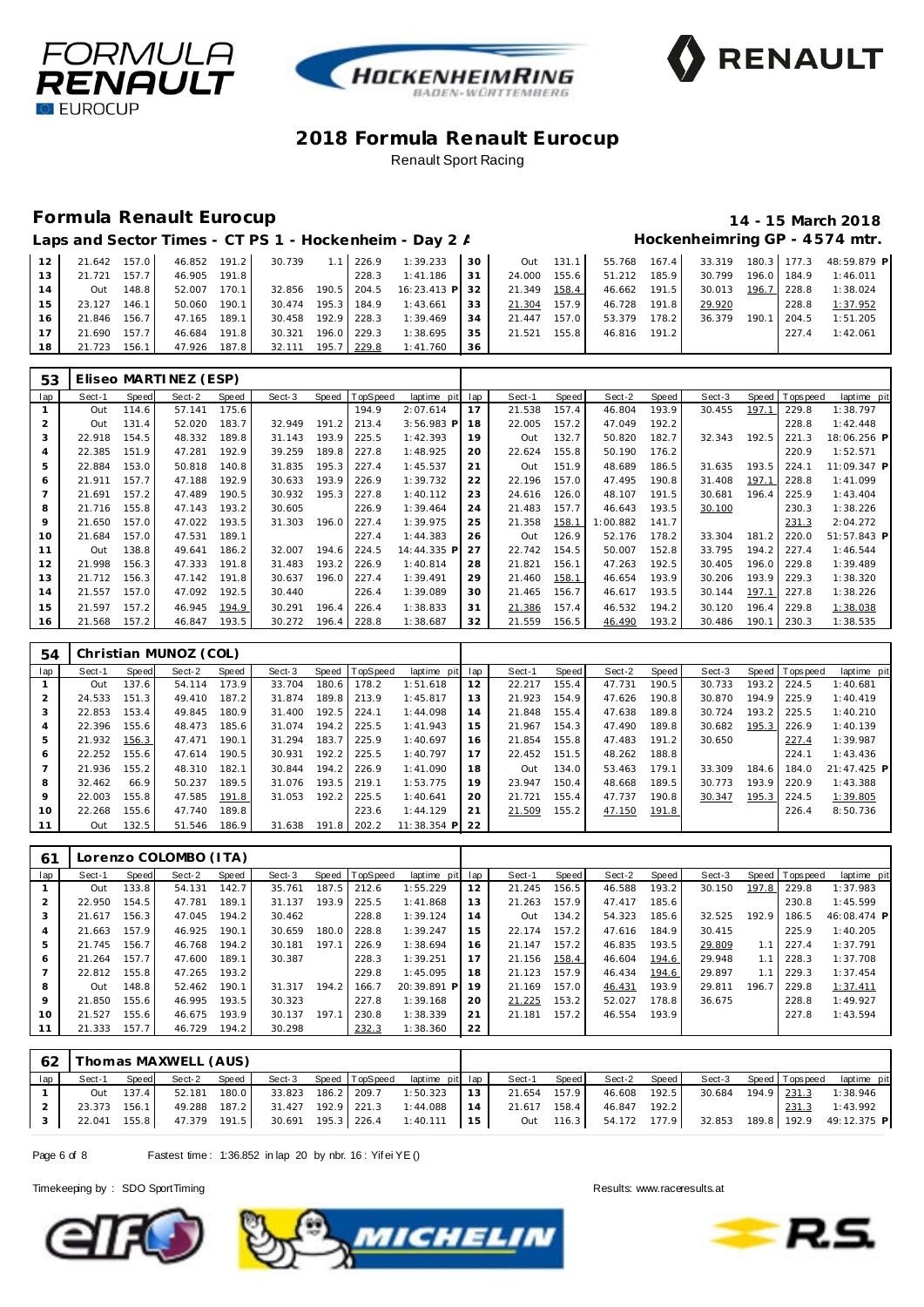![](_page_6_Picture_0.jpeg)

![](_page_6_Picture_1.jpeg)

![](_page_6_Picture_2.jpeg)

### **Formula Renault Eurocup 14 - 15 March 2018**

|                |        |       |        |       |        |       |       | Laps and Sector Times - CT PS 1 - Hockenheim - Day 2 / |    |        |       |        |       |        |                  |       | Hockenheimring GP - 4574 mtr. |
|----------------|--------|-------|--------|-------|--------|-------|-------|--------------------------------------------------------|----|--------|-------|--------|-------|--------|------------------|-------|-------------------------------|
| $\overline{4}$ | 21.731 | 157.9 | 47.397 | 192.5 | 30.733 | 196.4 | 228.3 | 1:39.861                                               | 16 | 22.947 | 155.4 | 48.911 | 188.2 | 31.800 |                  | 225.5 | 1:43.658                      |
| 5              | 21.514 | 158.6 | 46.925 | 193.2 | 30.593 | 193.9 | 229.3 | 1:39.032                                               | 17 | 21.725 | 158.6 | 47.116 | 192.2 | 30.422 | 195.7            | 228.3 | 1:39.263                      |
| 6              | 21.678 | 158.1 | 46.759 | 193.2 | 32.171 | 188.8 | 229.3 | 1:40.608                                               | 18 | 21.406 | 156.5 | 46.741 | 193.2 | 30.318 | 196.7            | 229.8 | 1:38.465                      |
|                | 22.639 | 157.2 | 47.830 | 160.2 |        |       | 228.3 | 1:44.364                                               | 19 | 21.919 | 156.3 | 47.026 | 192.2 | 30.801 |                  | 229.3 | 1:39.746                      |
| 8              | Out    | 139.7 | 50.484 | 183.7 | 31.902 | 192.5 | 217.3 | 22:51.563 P                                            | 20 | 21.311 | 158.1 | 46.787 | 192.5 | 30.277 | 196.4            | 228.8 | 1:38.375                      |
| 9              | 22.536 | 156.3 | 48.021 | 187.5 | 30.952 | 193.9 | 222.2 | 1:41.509                                               | 21 | 21.624 | 158.4 | 46.739 | 193.5 | 30.125 |                  | 228.3 | 1:38.488                      |
| 10             | 21.916 | 154.7 | 47.288 | 191.2 | 30.588 | 195.3 | 227.8 | 1:39.792                                               | 22 | 22.473 | 155.2 | 50.038 | 189.1 | 31.109 | 1.0 <sub>1</sub> | 187.2 | 1:43.620                      |
| 11             | 21.742 | 158.1 | 47.067 | 192.2 | 30.666 | 195.3 | 229.3 | 1:39.475                                               | 23 | 21.409 | 158.4 | 46.595 | 192.5 | 30.403 | 197.1            | 228.3 | 1:38.407                      |
| 12             | 21.505 | 157.2 | 46.725 | 191.2 | 30.577 |       | 229.8 | 1:38.807                                               | 24 |        |       |        |       |        |                  |       |                               |

| 63              |        |       | Najiy RAZAK (MAS) |       |        |       |          |                 |    |        |       |        |       |        |       |                 |             |
|-----------------|--------|-------|-------------------|-------|--------|-------|----------|-----------------|----|--------|-------|--------|-------|--------|-------|-----------------|-------------|
| lap             | Sect-1 | Speed | Sect-2            | Speed | Sect-3 | Speed | TopSpeed | laptime pit lap |    | Sect-1 | Speed | Sect-2 | Speed | Sect-3 |       | Speed Tops peed | laptime pit |
|                 | Out    | 134.7 | 58.673            | 168.0 | 34.192 | 188.5 | 195.3    | 1:57.426        | 12 | 21.801 | 156.1 | 47.136 | 192.2 | 30.891 | 193.9 | 228.8           | 1:39.828    |
|                 | 24.167 | 152.3 | 49.298            | 188.5 | 31.621 | 193.5 | 221.8    | 1:45.086        | 13 | 21.908 | 155.4 | 47.044 | 191.5 | 30.790 |       | 229.8           | 1:39.742    |
| 3               | 22.483 | 154.9 | 47.337            | 191.2 | 30.784 |       | 227.8    | 1:40.604        | 14 | 21.740 | 157.0 | 47.375 | 187.8 |        |       | 231.3           | 1:49.035    |
| 4               | 21.968 | 157.7 | 47.043            | 191.8 | 30.747 | 1.1   | 227.4    | 1:39.758        | 15 | Out    | 122.0 | 59.338 | 173.6 | 34.756 | 185.6 | 190.5           | 50:33.657 P |
| 5               | 21.954 | 156.1 | 47.139            | 192.2 | 31.495 | 1.1   | 227.8    | 1:40.588        | 16 | 25.957 | 139.7 | 53.244 | 186.5 | 32.876 | 190.1 | 159.3           | 1:52.077    |
| 6               | 22.258 | 155.8 | 47.188            | 191.5 | 30.778 | 1.1   | 228.8    | 1:40.224        | 17 | 23.577 | 155.6 | 52.496 | 138.5 | 37.653 | 193.2 | 187.2           | 1:53.726    |
|                 | 21.698 | 156.5 | 46.959            | 192.9 | 30.734 | 1.1   | 229.3    | 1:39.391        | 18 | 21.744 | 154.1 | 47.194 | 192.5 | 30.644 |       | 228.3           | 1:39.582    |
| 8               | 21.803 | 155.8 | 47.070            | 191.8 | 30.714 | 1.1   | 229.3    | 1:39.587        | 19 | 21.609 | 157.4 | 47.092 | 193.5 | 30.713 | 1.1   | 226.9           | 1:39.414    |
| 9               | 22.105 | 157.2 | 49.846            | 190.8 |        |       | 198.5    | 1:47.525        | 20 | 21.474 | 156.7 | 46.846 | 192.5 | 30.242 | 1.11  | 228.8           | 1:38.562    |
| 10 <sup>°</sup> | Out    | 150.6 | 48.550            | 187.8 | 31.664 |       | 225.0    | 18:43.654 P     | 21 | 24.012 | 151.0 | 50.906 | 179.7 | 32.002 | 1.01  | 197.1           | 1:46.920    |
| 11              | 22.328 | 154.5 | 47.373            | 190.5 | 30.866 | 195.3 | 227.8    | 1:40.567        | 22 |        |       |        |       |        |       |                 |             |

| 84  |        |       | Vladimir TZIORTZIS (RUS) |       |        |       |          |               |     |        |       |        |       |        |       |          |             |
|-----|--------|-------|--------------------------|-------|--------|-------|----------|---------------|-----|--------|-------|--------|-------|--------|-------|----------|-------------|
| lap | Sect-1 | Speed | Sect-2                   | Speed | Sect-3 | Speed | TopSpeed | laptime pit   | lap | Sect-1 | Speed | Sect-2 | Speed | Sect-3 | Speed | Topspeed | laptime pit |
|     | Out    | 119.6 | 57.749                   | 168.8 | 35.722 | 167.4 | 162.7    | 2:01.151      | 19  | 22.017 | 156.1 | 47.497 | 190.1 | 30.667 | 194.9 | 228.3    | 1:40.181    |
| 2   | 24.596 | 150.2 | 50.688                   | 174.2 | 31.907 | 190.5 | 222.7    | 1:47.191      | 20  | 21.915 | 157.2 | 47.112 | 191.2 | 30.541 | 194.2 | 228.3    | 1:39.568    |
| 3   | 22.221 | 155.8 | 47.897                   | 190.1 | 30.735 | 193.5 | 225.5    | 1:40.853      | 21  | 21.826 | 156.7 | 47.218 | 190.8 | 30.522 | 194.6 | 227.8    | 1:39.566    |
| 4   | 21.905 | 155.2 | 47.406                   | 190.5 | 30.583 | 194.2 | 228.3    | 1:39.894      | 22  | 21.682 | 156.7 | 47.133 | 191.2 | 30.232 | 197.4 | 228.8    | 1:39.047    |
| 5   | 21.735 | 155.8 | 47.238                   | 191.8 | 30.624 | 191.2 | 227.8    | 1:39.597      | 23  | 21.545 | 156.3 | 47.077 | 190.8 | 30.472 | 194.2 | 226.9    | 1:39.094    |
| 6   | 21.839 | 155.2 | 47.297                   | 190.8 | 30.495 | 194.9 | 229.3    | 1:39.631      | 24  | 21.673 | 156.3 | 47.197 | 191.8 | 30.446 | 195.3 | 228.3    | 1:39.316    |
| 7   | 21.670 | 157.2 | 47.013                   | 191.5 | 30.543 | 194.2 | 229.3    | 1:39.226      | 25  | 24.267 | 148.4 | 53.989 | 162.4 |        |       | 228.8    | 1:56.174    |
| 8   | 23.896 | 137.1 | 53.671                   | 180.6 | 32.990 | 193.9 | 206.9    | 1:50.557      | 26  | Out    | 124.4 | 52.310 | 178.5 | 31.966 | 190.5 | 199.3    | 22:52.561 P |
| 9   | 22.416 | 155.4 | 47.667                   | 190.5 | 30.630 | 192.5 | 228.3    | 1:40.713      | 27  | 22.251 | 155.6 | 48.077 | 190.5 | 30.333 | 195.3 | 225.9    | 1:40.661    |
| 10  | 21.742 | 156.1 | 47.256                   | 190.1 | 30.503 | 193.9 | 228.3    | 1:39.501      | 28  | 21.572 | 157.9 | 47.317 | 189.8 | 30.098 | 195.7 | 226.9    | 1:38.987    |
| 11  | 21.787 | 157.4 | 49.006                   | 170.6 |        |       | 228.3    | 1:47.068      | 29  | 21.364 | 157.2 | 46.951 | 191.5 | 29.951 | 196.4 | 227.8    | 1:38.266    |
| 12  | Out    | 123.3 | 54.658                   | 173.9 | 32.890 | 188.5 | 184.9    | : 21:38.548 F | 30  | 24.767 | 153.2 | 49.446 | 142.1 | 31.097 | 195.7 | 228.3    | 1:45.310    |
| 13  | 22.812 | 153.8 | 50.690                   | 187.2 | 30.833 | 189.8 | 196.7    | 1:44.335      | 31  | 21.602 | 157.2 | 47.117 | 191.5 | 30.118 | 194.6 | 228.3    | 1:38.837    |
| 14  | 21.967 | 157.0 | 47.140                   | 191.5 | 31.132 | 193.9 | 228.8    | 1:40.239      | 32  | 21.463 | 155.8 | 47.139 | 191.8 | 30.872 | 194.6 | 228.8    | 1:39.474    |
| 15  | 21.644 | 157.9 | 47.127                   | 190.5 | 30.476 | 195.7 | 229.3    | 1:39.247      | 33  | 21.450 | 157.7 | 47.198 | 191.2 | 30.172 | 194.6 | 228.8    | 1:38.820    |
| 16  | 21.936 | 157.9 | 47.031                   | 190.5 | 32.350 | 138.5 | 230.3    | 1:41.317      | 34  | 21.459 | 156.1 | 47.381 | 190.8 | 30.581 | 193.9 | 226.9    | 1:39.421    |
| 17  | 30.463 | 122.6 | 56.271                   | 165.6 |        |       | 175.9    | 2:07.096      | 35  | 21.679 | 157.2 | 46.929 | 191.8 | 30.107 | 196.0 | 226.9    | 1:38.715    |
| 18  | Out    | 145.4 | 48.941                   | 187.8 | 30.746 | 192.9 | 224.1    | $8:22.961$ P  | 36  | 21.762 | 157.0 | 46.919 | 191.2 | 30.574 | 193.9 | 226.9    | 1:39.255    |

| 85             |        |       | Raúl GUZMAN (MEX) |       |        |       |                |               |     |        |       |          |       |        |       |             |                       |
|----------------|--------|-------|-------------------|-------|--------|-------|----------------|---------------|-----|--------|-------|----------|-------|--------|-------|-------------|-----------------------|
| lap            | Sect-1 | Speed | Sect-2            | Speed | Sect-3 |       | Speed TopSpeed | laptime pit   | lap | Sect-1 | Speed | Sect-2   | Speed | Sect-3 | Speed | T ops pee d | laptime pit           |
|                | Out    | 127.7 | 54.836            | 176.5 | 35.341 | 182.4 | 186.2          | 1:55.308      | 16  | 21.644 | 155.6 | 47.156   | 192.5 | 30.722 | 195.7 | 228.8       | 1:39.522              |
| $\overline{2}$ | 24.872 | 150.8 | 50.383            | 186.2 | 31.901 | 192.9 | 196.0          | 1:47.156      | 17  | 21.597 | 156.3 | 47.010   | 192.9 | 30.636 | 193.2 | 230.8       | 1:39.243              |
| 3              | 22.344 | 153.4 | 47.866            | 190.5 | 31.090 | 193.9 | 227.8          | 1:41.300      | 18  | 25.571 | 143.0 | 49.640   | 191.8 | 35.219 | 193.5 | 214.7       | 1:50.430              |
| 4              | 21.917 | 154.5 | 47.685            | 191.2 | 31.028 | 193.2 | 228.8          | 1:40.630      | 19  | 21.736 | 155.2 | 47.173   | 193.2 | 30.627 | 195.3 | 227.8       | 1:39.536              |
| 5              | 22.003 | 155.6 | 47.330            | 190.5 | 30.928 | 193.5 | 228.8          | 1:40.261      | 20  | 21.594 | 155.6 | 47.143   | 192.2 |        |       | 227.4       | 1:41.121              |
| 6              | 21.762 | 155.2 | 47.287            | 192.5 | 30.741 | 196.0 | 229.3          | 1:39.790      | 21  | Out    | 127.2 | 57.143   | 155.6 | 40.793 | 168.5 | 181.2       | 33:23.906 P           |
|                | 21.703 | 156.3 | 46.944            | 191.5 | 30.739 | 194.9 | 230.3          | 1:39.386      | 22  | 24.771 | 155.4 | 52.580   | 180.9 | 31.757 | 195.7 | 184.9       | 1:49.108              |
| 8              | 21.799 | 155.8 | 47.182            | 191.8 | 30.649 | 195.3 | 229.3          | 1:39.630      | 23  | 21.503 | 156.3 | 47.142   | 193.9 | 30.309 | 196.0 | 227.4       | 1:38.954              |
| 9              | 21.731 | 156.3 | 47.112            | 190.1 |        |       | 230.8          | 1:44.728      | 24  | 21.348 | 157.9 | 46.677   | 193.2 | 30.251 |       | 230.8       | 1:38.276              |
| 10             | Out    | 144.2 | 50.403            | 185.2 | 32.256 | 193.9 | 221.8          | $11:15.451$ P | 25  | 21.517 | 155.4 | 46.969   | 189.5 | 30.482 | 196.4 | 231.3       | 1:38.968              |
| 11             | 21.995 | 155.2 | 47.587            | 191.8 | 30.859 | 194.9 | 228.8          | 1:40.441      | 26  | 26.628 | 126.8 | 1:04.813 | 117.3 |        |       | 193.2       | 2:21.123              |
| 12             | 21.711 | 155.8 | 47.208            | 193.2 | 30.835 | 192.2 | 229.3          | 1:39.754      | 27  | Out    | 119.7 | 54.873   | 173.9 | 34.423 | 188.5 | 190.8       | $\mid$ : 09: 27.822 P |
| 13             | 21.707 | 155.2 | 47.331            | 191.5 | 30.871 | 195.3 | 228.8          | 1:39.909      | 28  | 23.569 | 153.4 | 50.392   | 178.8 | 31.460 | 194.2 | 220.9       | 1:45.421              |

Page 7 of 8 Fastest time: 1:36.852 in lap 20 by nbr. 16: Yif ei YE ()

![](_page_6_Picture_13.jpeg)

![](_page_6_Picture_14.jpeg)

![](_page_6_Picture_16.jpeg)